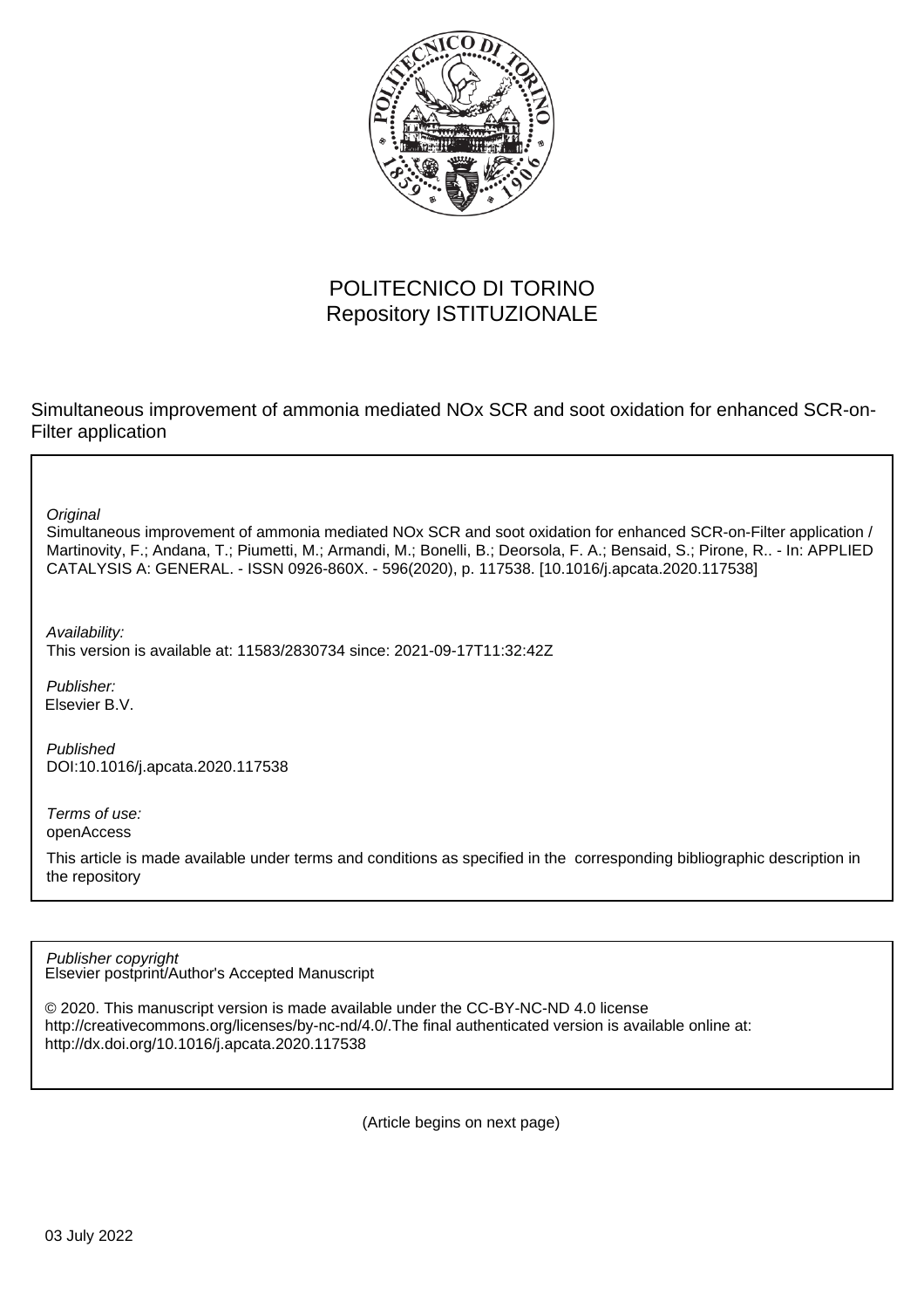# Simultaneous improvement of ammonia mediated NO<sub>x</sub> SCR and soot oxidation for enhanced SCR**on-Filter application**

## **Authors:**

Ferenc Martinovic<sup>1</sup>, Tahrizi Andana<sup>1</sup>, Marco Piumetti<sup>1</sup>, Marco Armandi<sup>1,2</sup>, Barbara Bonelli<sup>1,2</sup>, Fabio Alessandro Deorsola\*,<sup>1</sup>, Samir Bensaid<sup>1</sup>, Raffaele Pirone<sup>1</sup> <sup>1</sup>Department of Applied Science and Technology, Politecnico di Torino, Corso Duca degli Abruzzi, 24, 10129 Torino (Italy) 2 INSTM Unit of Torino-Politecnico, Corso Duca degli Abruzzi 24, 10129 Torino, Italy.

## **Corresponding Author:**

\* F.A. Deorsola

Department of Applied Science and Technology, Politecnico di Torino, Corso Duca degli Abruzzi 24, 10129 Torino, Italy

Tel.: +39 011 0904662; fax: +39 011 0904624; E-mail address: fabio.deorsola@polito.it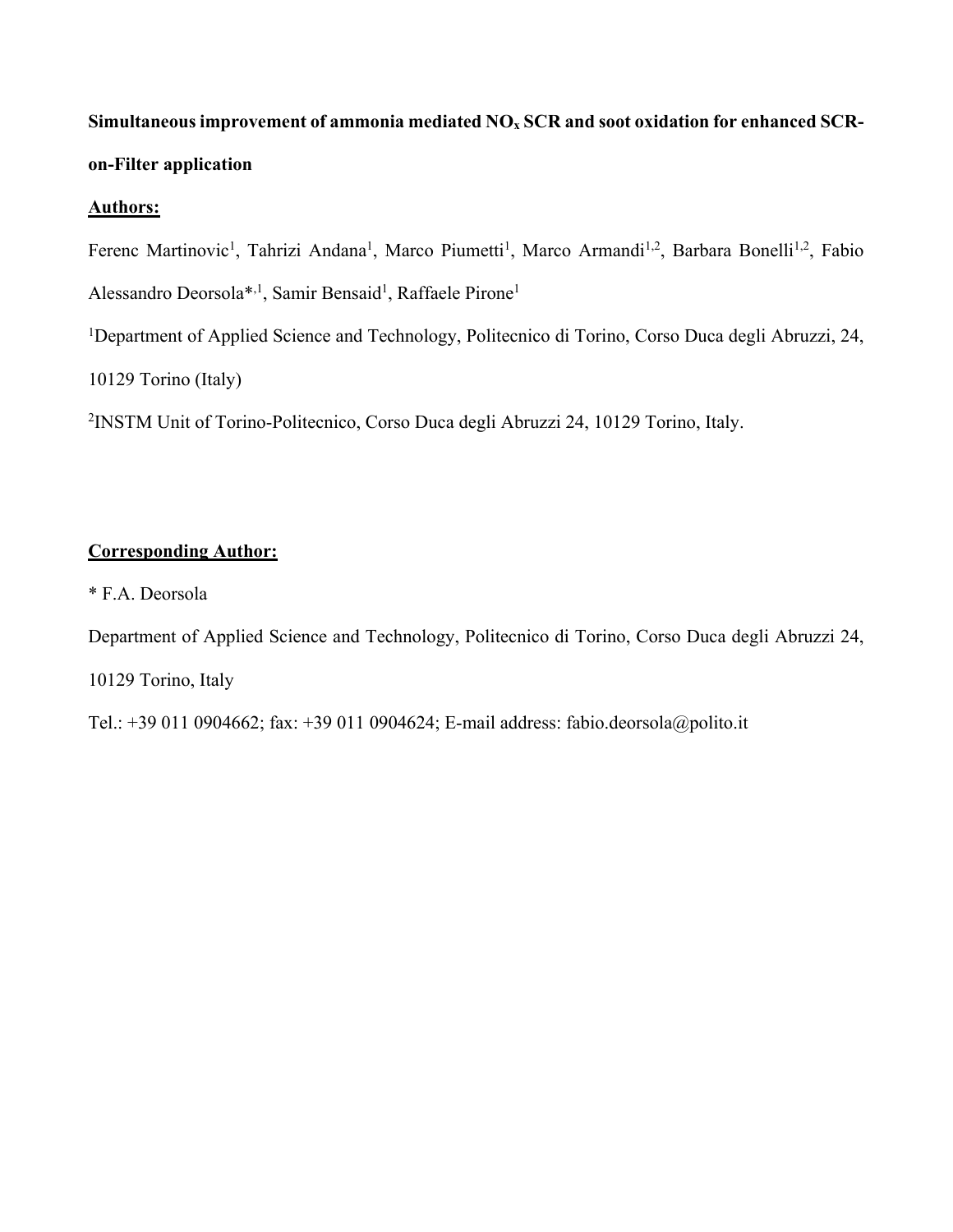#### **Abstract**

The integration of  $NO<sub>x</sub>$  reduction and catalytic soot oxidation was investigated for the SCRoF (Selective Catalytic Reduction on Filter) applications. By physically mixing a commercial SCR catalyst (either Fe-ZSM-5 and Cu-ZSM-5) with a soot oxidation catalyst  $(K/Co_2-Pro_2)$ , it was possible to lower the soot oxidation temperature by more than 150 degrees and, by optimizing the catalysts mass ratio in the mixture,  $NO<sub>x</sub>$  conversion simultaneously increased, because NO oxidation induced a fast SCR reaction pathway, unlike during standard SCR. Such an improvement in  $NO<sub>x</sub>$  conversion was more pronounced with the Fe-ZSM-5 than with the Cu-ZSM-5 zeolite, as the latter was more sensitive to the  $NO<sub>2</sub>/NO<sub>x</sub>$ ratio. In order to make the soot oxidation catalyst inactive towards ammonia oxidation, poisoning of the surface acid sites with 3.0 wt.%  $K_2CO_3$  (corresponding to only 1.0 wt.% K) was performed. In the soot oxidation and SCR catalysts physical mixture, the soot was oxidized mainly by  $O_2$  and the contribution of NO<sub>2</sub> to oxidation was negligible, as NO<sub>2</sub> itself was a key reactant in the (kinetically much faster) SCR reaction.

**Keywords:** SCR on Filter; soot oxidation; SCR; Fe-ZSM-5; Cu-ZSM-5.

#### **1. Introduction**

Diesel engines inherently have higher thermodynamic efficiency due to lean operation, which make them be preferred over petrol based internal combustion engines in long haul transport, locomotives, work machines, etc. Unfortunately, diesel engines have higher  $NO<sub>x</sub>$  and soot emissions that are difficult to remove from the exhaust due to low temperature and net oxidizing conditions [1–3]. Due to the harmfulness of the exhaust gases, even more stringent emission limits are implemented with the latest Euro 6d, which is expected to come into force in 2020. To stay below threshold limits, especially those of  $NO<sub>x</sub>$  and particulate matter (PM) emissions, aftertreatment of exhaust gasses is necessary [4,5].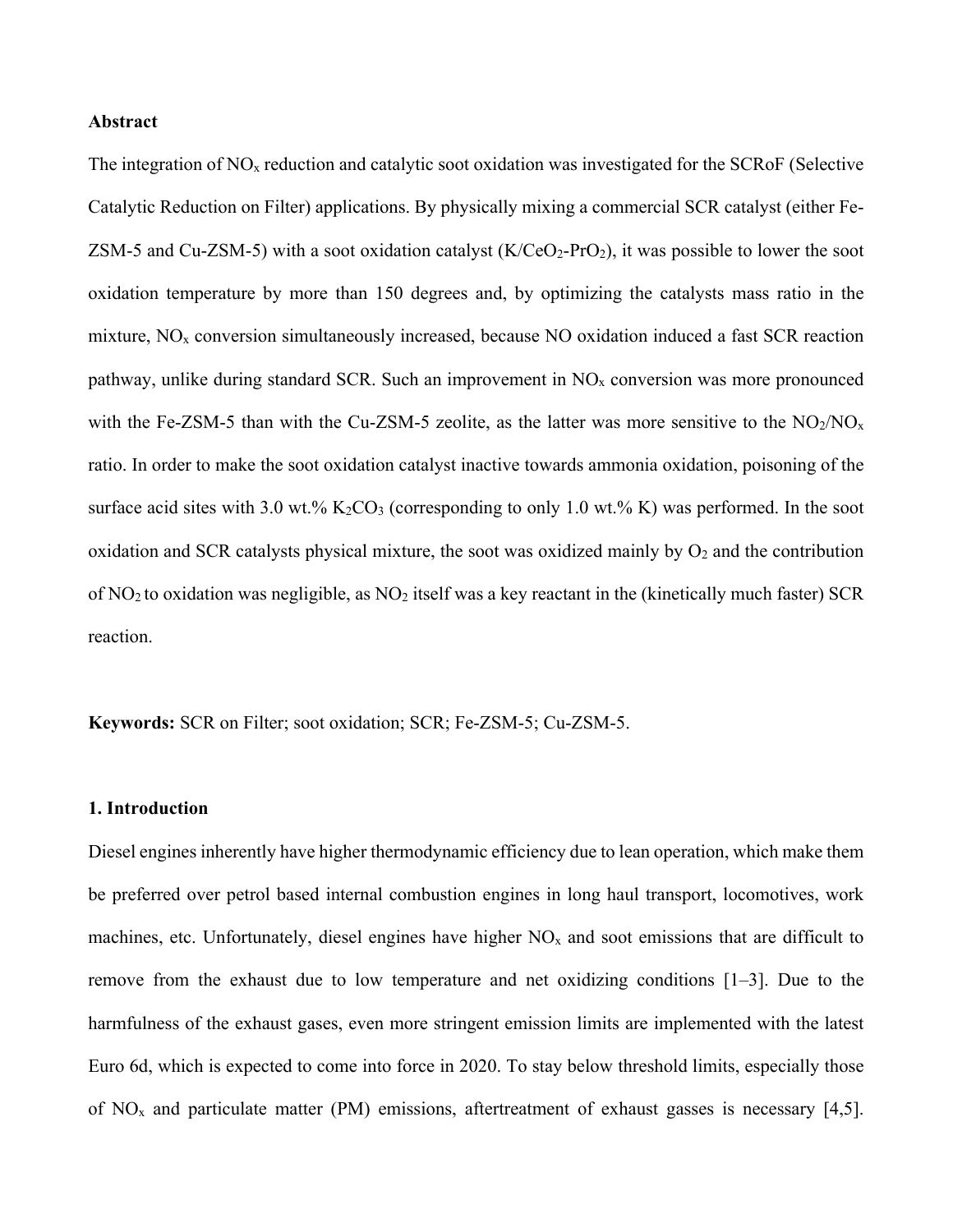Current aftertreatment systems are usually complex, expensive and require several successive reaction steps and monolith bricks. The main components are, typically, a diesel oxidation catalyst (DOC) for both NO and hydrocarbon oxidation, a catalyzed or non-catalyzed diesel particulate filter (DPF) for PM removal and a component for selective catalytic reduction (SCR) of  $NO_x$  [5–8].  $NO_x$  SCR is mediated by a reductant, which is commonly ammonia (NH3) obtained from the decomposition of urea in aqueous solution and Cu- or Fe-zeolites are currently the most efficient catalysts [9–13].

The main reactions occurring in aftertreatment systems are:

| $2NO + 2NH_3 + 1/2O_2 \rightarrow 2N_2 + 3H_2O$ | Standard SCR (R1)                    |
|-------------------------------------------------|--------------------------------------|
| $NO + NO2 + 2NH3 \rightarrow 2N2 + 3H2O$        | Fast SCR (R2)                        |
| $6NO2+8NH3\rightarrow 7N2+12H2O$                | $NO2$ SCR (R3)                       |
| $NO + 1/2O_2 \rightarrow NO_2$                  | NO oxidation (R4)                    |
| $NH_3 + O_2 \rightarrow xN_2O + xNO + xN_2$     | Non selective ammonia oxidation (R5) |
| $C + O_2 \rightarrow xCO + xCO_2$               | Soot oxidation with oxygen $(R6)$    |
| $C + NO2+ O2 \rightarrow xCO + xCO2 + NO$       | $NOx$ assisted soot oxidation (R7)   |

One method to reduce complexity and cost and to improve efficiency of aftertreatment systems is to integrate the DPF and the NOx SCR into a single device, which is called a SCR on Filter (SCRoF) device. In a SCRoF, the SCR catalyst is washcoated on the pores of a monolith and the channels are plugged on alternating ends, to force exhaust gases through the wall, thereby performing simultaneously SCR and soot filtration. By this way, both size and cost are reduced and, if it is in close-coupled position, higher operating temperatures and more efficient performance can be achieved [11,13–19]. Several experimental and modeling studies has proven that passive soot oxidation is inhibited on SCRoF, as the fast SCR reaction (R2) is consuming the produced  $NO<sub>2</sub>$ , which becomes unavailable for soot oxidation [11,13–19]. As soot accumulates during filtration, both resistance to the flow and pressure drop increase and the filter has to be regenerated by an active method whereby fuel is injected to increase the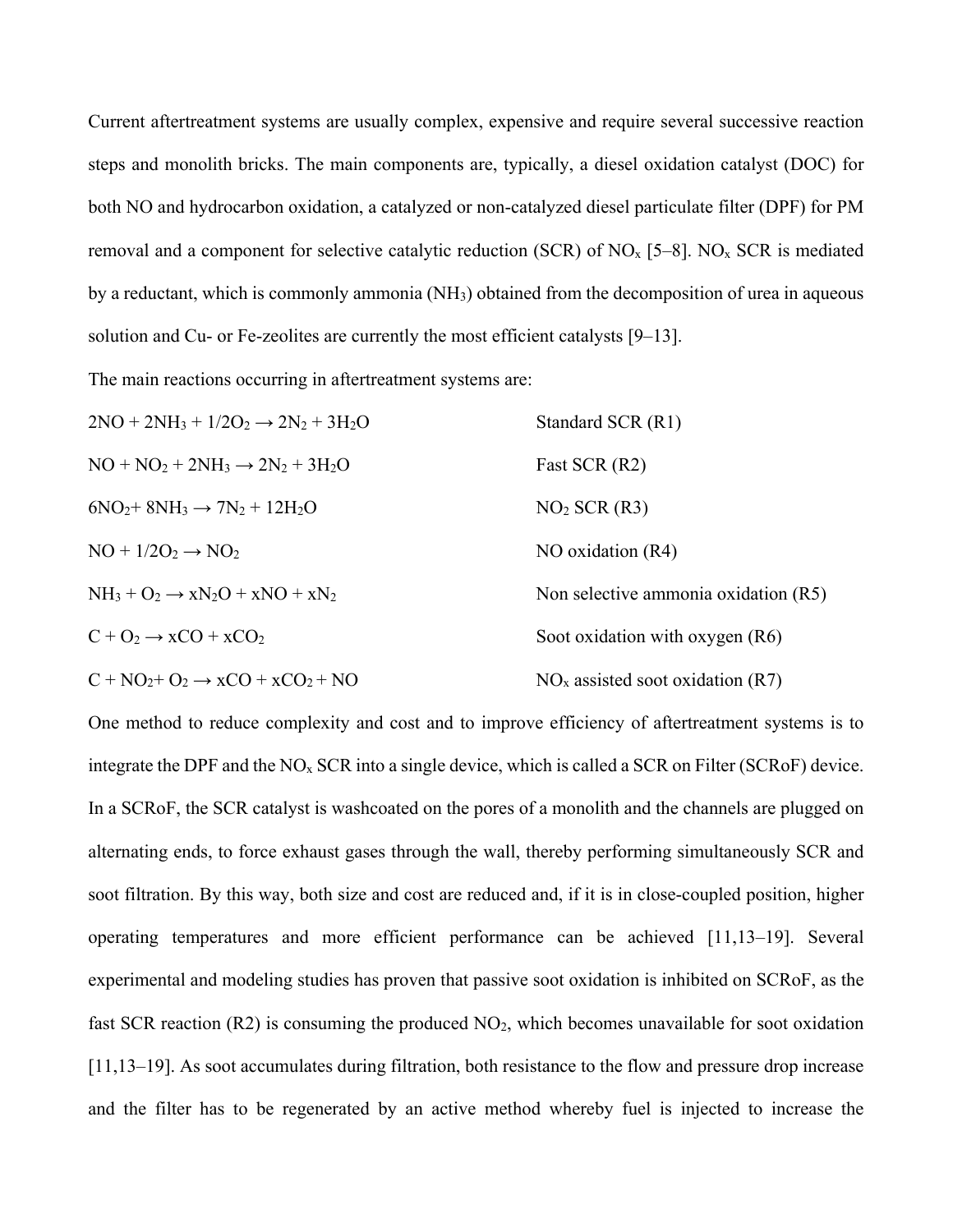temperature above 600 °C to oxidize all the soot [11,13–19]. Such regeneration is usually performed less frequently (or completely avoided) in DPF, as they are typically coated with a Pt-based NO oxidation catalyst, as NO<sub>2</sub> can passively oxidize soot at much lower temperature (< 400 °C) as compared to  $O_2[1]$ . The high temperatures reached during regeneration can easily damage the filter and deactivate the SCR catalyst. For this reason, typically Fe and Cu zeolites are used for SCRoF application, as they present high hydrothermal stability and, to some extent, can withstand the harsh conditions of regeneration [11,13–19].

To decrease the frequency of filter regeneration, the  $NO<sub>2</sub>/NO<sub>x</sub>$  ratio should be adjusted above the ideal value of 0.5 required for SCR. The rationale is that part of the excess  $NO<sub>2</sub>$  will be consumed by the accumulated soot, the  $NO_2/NO_x$  ratio self-regulating back to 0.5 [11,13,14]. Another idea is to concentrate the SCR catalyst in the downstream part of the monolith, with  $NO<sub>x</sub>$  being available for soot oxidation in the inlet side [11,18]. Such partial solutions, however, do not solve the problem of soot accumulation and regeneration, merely delaying with it.

Here, a novel physical mixture of an SCR catalyst and soot oxidation catalyst is proposed as a solution to soot accumulation. So far, some physical mixtures of quite different catalysts have been applied for  $NO<sub>x</sub>$  reduction in various and quite innovative settings, such as  $Ag/Al<sub>2</sub>O<sub>3</sub>$  combined with  $Sn/Al<sub>2</sub>O<sub>3</sub>$  or Zn-ZSM-5 for Hydrocarbon (HC)-SCR [20,21], Pt/Al<sub>2</sub>O<sub>3</sub> and Cu-Zn-Al water-gas shift to generate in situ hydrogen for  $NO<sub>x</sub>$  reduction [22], combination of Fe and Cu zeolites to widen the SCR window [12,23] and combination of Lean NO<sub>x</sub> Trap (LNT) and SCR catalysts for in situ ammonia generation and utilization in the so-called "urealess passive SCR" [24,25]. Another concept introduced in 1997 by Misono et al. [26] is to combine a catalyst for NO oxidation (R4) with an SCR catalyst and transform the reaction pathway from standard SCR (R1) to fast SCR (R2) whereby higher  $NO<sub>x</sub>$  conversion can be achieved. A similar concept was later investigated in more detail by the research groups of Stakheev et al. [27–29] and Salazar et. al. [30,31], where mainly Mn was the NO oxidation catalyst. One important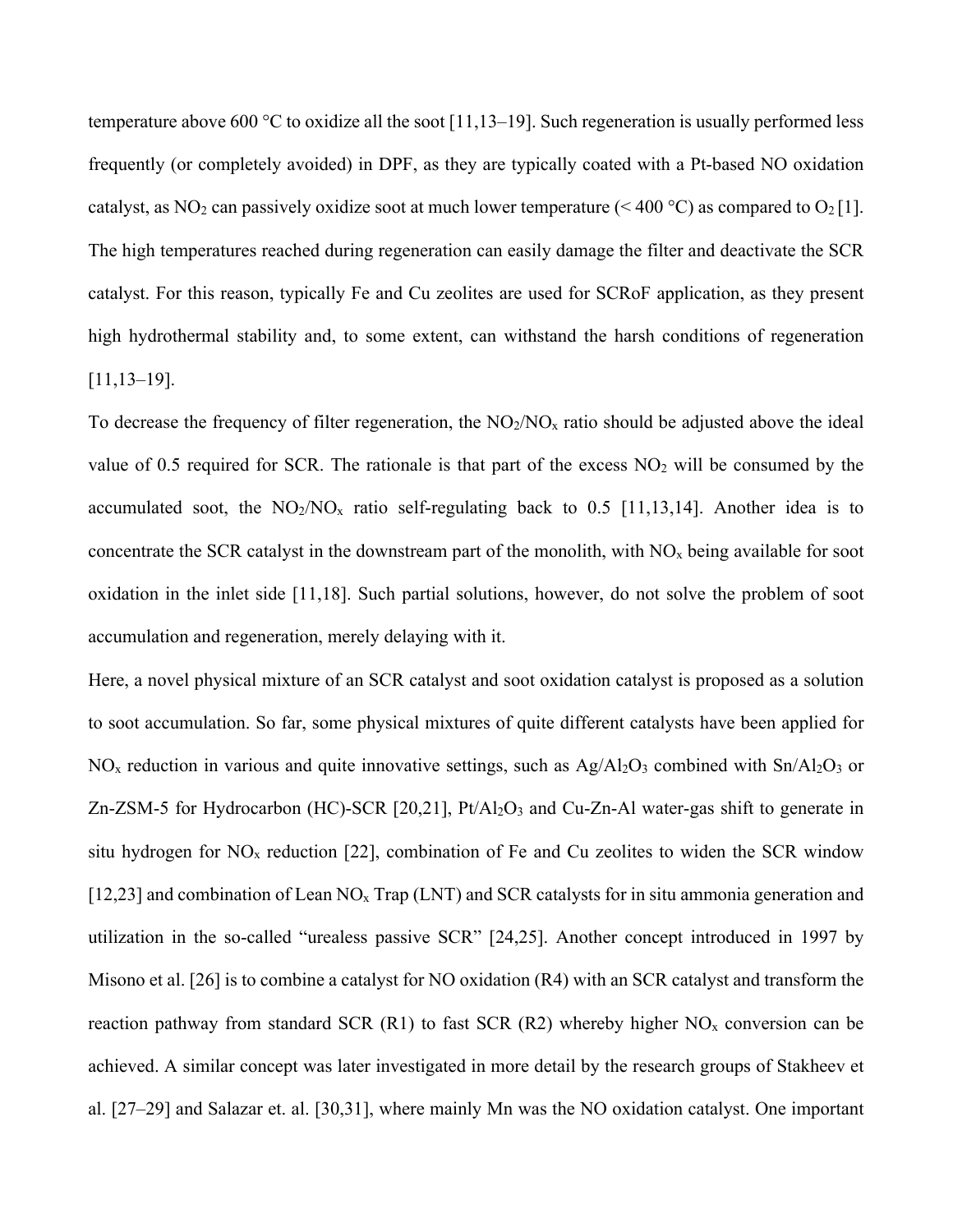finding, emphasized even in the references [26–31], was that  $NO<sub>x</sub>$  conversion was enhanced only at low temperatures, and decreased significantly above 300 °C. The reason was that the oxidative component oxidized not only NO, but also  $NH_3$  (the reductant) producing high amounts of N<sub>2</sub>O and thus, as ammonia was depleted, the SCR reaction could not proceed. For this reason, we tailored the soot oxidation catalyst specifically to be selectively oxidative towards both soot and NO, to simultaneously improve soot oxidation and  $NO<sub>x</sub>$  conversion by transforming the reaction pathway from standard to fast SCR. An innovative solution was found to prevent ammonia oxidation, whereby the catalyst was impregnated with a reasonably small amount of potassium (ca. 8.0 wt%) [32]. Potassium selectively poisoned the acid sites and the catalyst became passive towards ammonia oxidation, while simultaneously soot oxidation was improved.

The aim of this work is to investigate the integration of soot oxidation and  $NO<sub>x</sub>$  SCR by a two-component selective catalytic system and to investigate the interaction between them. Particularly, the novel solution proposed here is a physical mixture of two different catalysts, namely a SCR catalyst and a soot oxidation catalyst, in order to achieve the combined effect. As SCR catalyst, either Fe- or Cu-ZSM-5 are used, as they are also widely utilized in practical applications and they are well characterized from both chemical and engineering point of view, as well. As soot oxidation catalyst,  $CeO<sub>2</sub>-PrO<sub>2</sub>$  was impregnated with potassium to tailor its reactivity towards the various components, as will be described later. In view of possible applications, a nominal content of 1.0 wt.% potassium was used, i.e. much lower than in our previous work [32].

#### **2. Materials and methods**

#### **2.1 Catalysts preparation**

Fe-ZSM-5 and Cu-ZSM-5 were used as SCR catalysts, since they are widely recognized as state-of-theart catalyst and they have been characterized in previous works [10,23]. In a typical synthesis, 1.0 g H-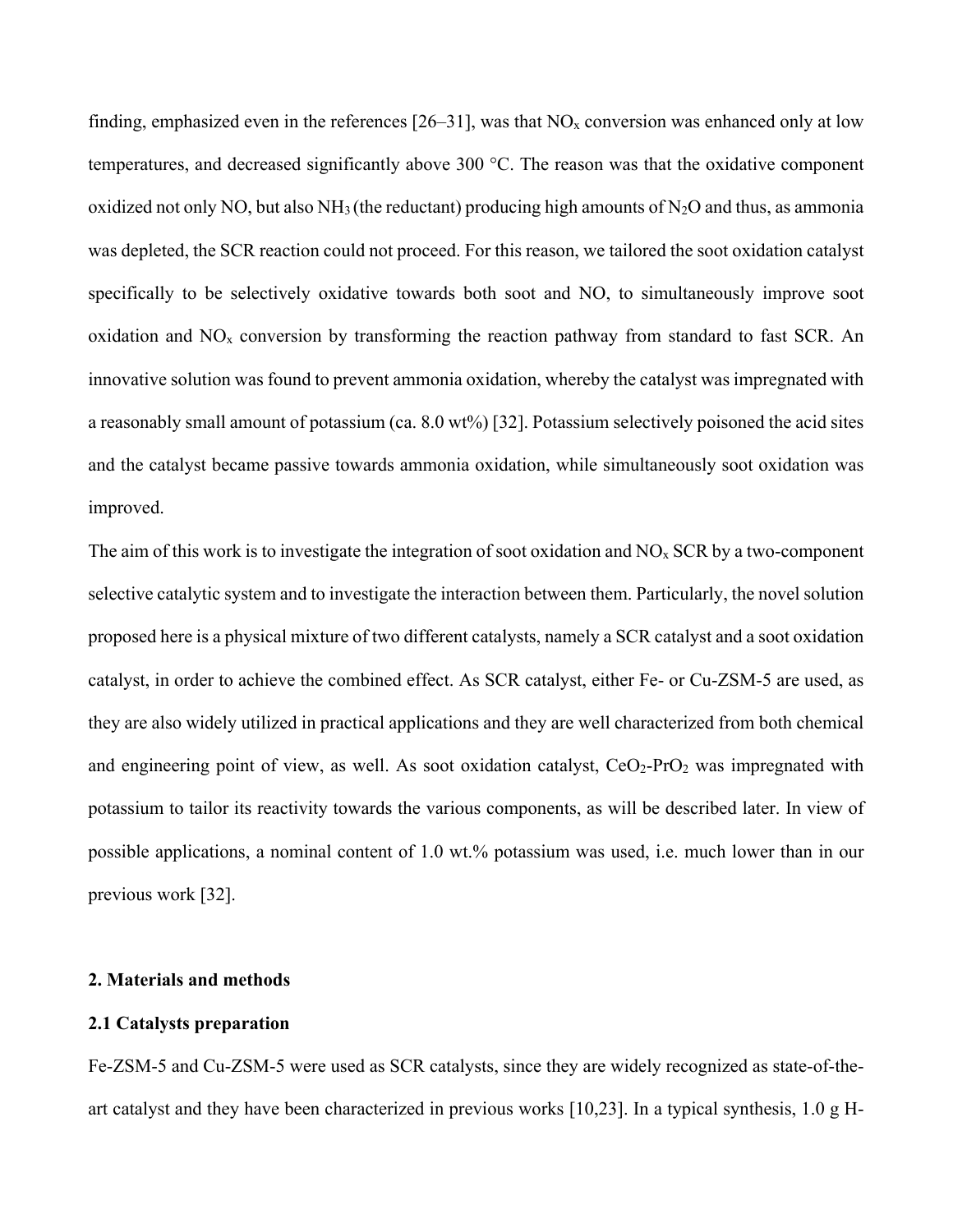ZSM-5 (Alfa-Aesar) with SiO<sub>2</sub>:Al<sub>2</sub>O<sub>3</sub> ratio 23:1 and specific surface area of 425 m<sup>2</sup> g<sup>-1</sup> was contacted with a 50.0 mM solution of iron(III) nitrate or copper(II) acetate to obtain Fe-ZSM-5 and Cu-ZSM-5, respectively. The suspension was stirred at room temperature for 24 h to allow ion exchange. After stirring, the slurry was separated by centrifugation and washed 4 times. The washed zeolites were dried for 12 hours at 120 °C and calcined at 700 °C for 5 h. The final Fe content in the Fe-ZSM-5 was 0.4 wt. % and the final Cu content in Cu-ZSM-5 was 4.1 wt. %, as determined by Inductively Coupled Plasma Atomic Emission Spectroscopy (ICP-AES) analyses. In the reactivity tests, Printex U (Degussa) soot was used. According to the supplier, the soot has an average particle size of 25 nm and a specific surface area of 88 m<sup>2</sup> g<sup>-1</sup> indicating a highly porous sample. Printex U is considered as a model soot by scientific literature and it should be noted that it is generally less reactive that real diesel soot: as a consequence, the obtained results can be considered conservative [33].

The  $CeO<sub>2</sub>-Pro<sub>2</sub>$  catalyst (hereafter referred to as CP) for the soot and selective NO oxidation was prepared by a hydrothermal synthesis procedure and characterized as detailed elsewhere [34]. Briefly, an equimolar solution of  $Ce(NO<sub>3</sub>)<sub>3</sub>·6H<sub>2</sub>O$  and  $Pr(NO<sub>3</sub>)<sub>3</sub>·H<sub>2</sub>O$  was added drop wise to an 8.0 M NaOH solution under stirring. The obtained precipitate was aged for 1 hour and transferred into a Teflon autoclave. The crystallization was performed under hydrothermal conditions at 180 °C for 24 h. After cooling, the precipitate was centrifuged and washed several times until neutral pH was reached. The slurry was then dried for 12 hours at 120 °C and calcined at 700 °C for 5 h with a heating rate of 5  $\mathrm{^{\circ}C/min}$ .

The  $K/CeO<sub>2</sub>-Pro<sub>2</sub>$  sample (hereafter referred to as  $KCP$ ) was prepared by wet impregnation with a 3 wt. % potassium carbonate nominal loading. The previously prepared CP sample was mixed to an appropriate amount of 0.03 M K<sub>2</sub>CO<sub>3</sub> solution. The water was evaporated at 80 °C under constant stirring and the resulting powder was dried for 12 h at 100 °C and calcined for 3 h at 700 °C (heating rate = 5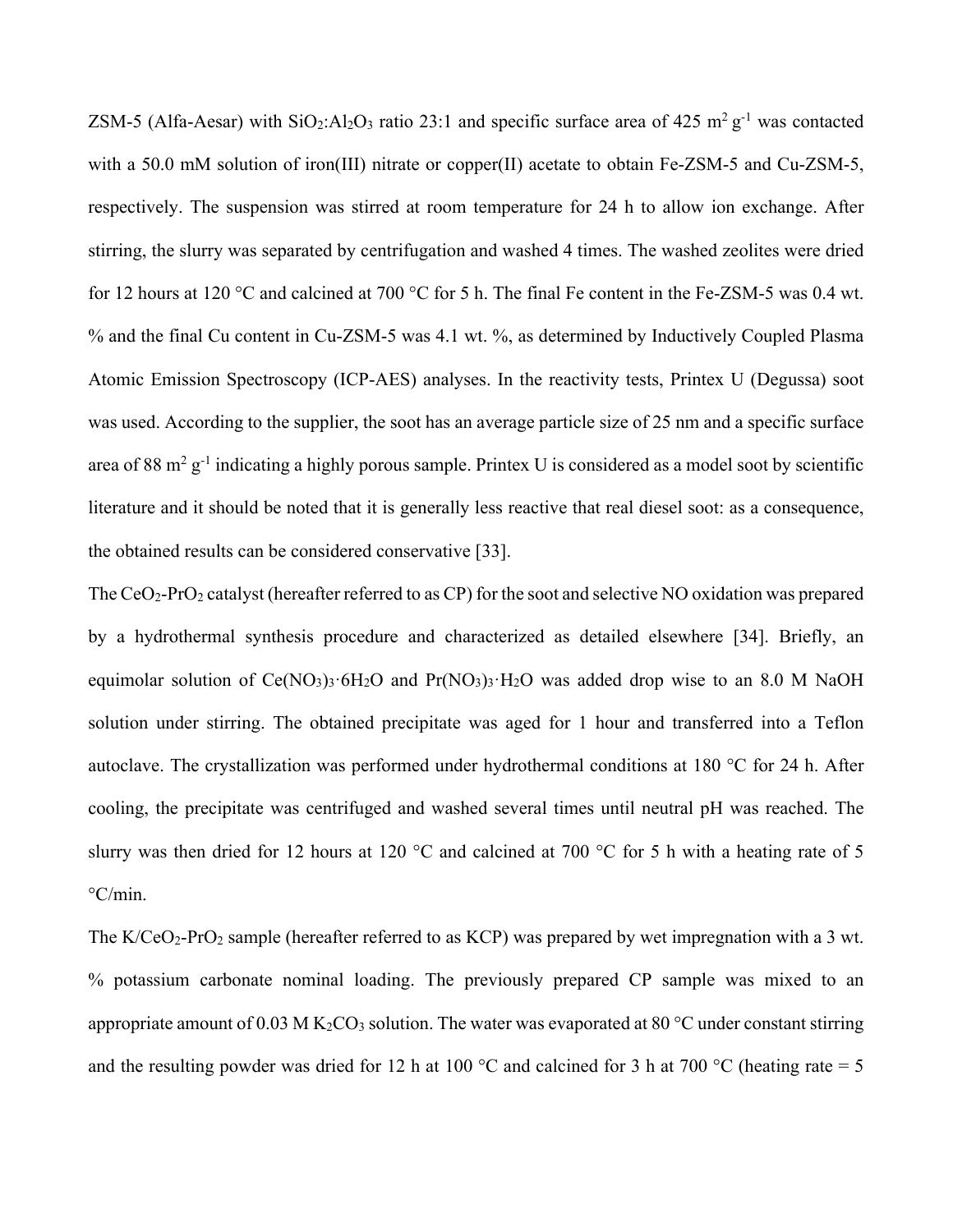$\rm{°C/min}$ ). For the demonstration of ammonia over-oxidation, a Pt/Al<sub>2</sub>O<sub>3</sub> catalyst with 5 wt. % Pt (Sigma-Aldrich) was used as reference catalyst for soot oxidation in the physical mixture.

#### **2.2. Catalysts characterization**

The XRD diffractograms were recorded on a X'Pert Philips PW3040 diffractometer equipped with a Pixel detector using a Cu Kα radiation in the 2θ range 20-80° degrees with 0.013° step size.

The specific surface area was determined by a Tristar II 3020 instrument (Micrometrics) by  $N_2$ physisorption at -196 °C. Prior measurement, the catalyst was pretreated under vacuum at 200 °C for 2 h to remove water and other atmospheric contaminants. The reported values of specific surface area  $(S<sub>BET</sub>)$  have been calculated according to the BET (Brunauer-Emmett-Teller) method.

The morphology and elemental composition of the catalysts were determined by Field Emission Scanning Electron Microscopy-Energy Dispersive X-ray Spectroscopy (FESEM-EDS) under high vacuum, using Zeiss MERLIN Gemini II equipped with EDS at 3 keV accelerating voltage and different magnifications.

Fourier Transform InfraRed (FT-IR) spectra were obtained with both the KCP and  $NO<sub>x</sub>$ -saturated KCP catalyst to investigate surface species before and after  $NO<sub>x</sub>$  saturation. For IR spectra measurement, the powder catalyst was pressed in a thin, self-supporting wafer, loaded inside a quartz cell equipped with (IR transparent) KBr windows and outgassed for 30 min at 100 °C in a vacuum frame (residual pressure below  $10^{-3}$  mbar). IR spectra were collected at 2 cm<sup>-1</sup> resolution on a BRUKER EQUINOX-66 spectrometer, equipped with a mercury cadmium telluride (MCT) cryodetector.

To characterize the relevant adsorption/desorption kinetics and the catalyst surface acid/base sites,  $NO<sub>x</sub>$ temperature programmed desorption-oxidation (TPDO) and NH3 temperature programmed desorption (TPD) were performed on both the CP and KCP catalysts by using the following experimental setup. Before the  $NO<sub>x</sub>$  TPDO, the KCP catalyst was pre-saturated with 250 ppm NO and 250 ppm  $NO<sub>2</sub>$  at 250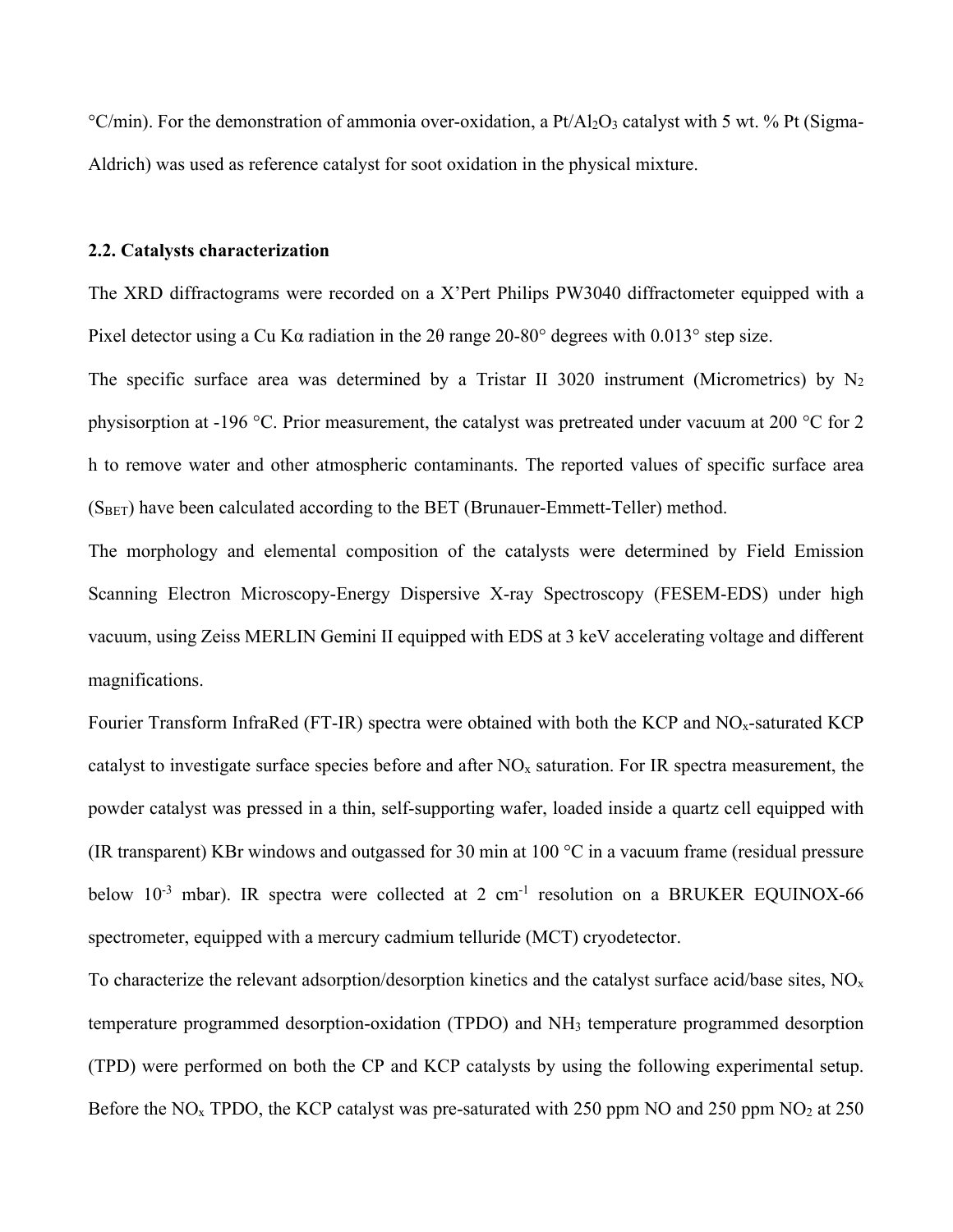$\rm{^{\circ}C}$ . To observe the catalytic reactivity of the adsorbed NO<sub>x</sub> with soot, NO<sub>x</sub> was desorbed in the presence and absence of soot with a heating rate of 2 °C/min in the temperature range 200-800 °C. The sweep gas during desorption was 4 vol%  $O_2$  in N<sub>2</sub> to avoid potential NO<sub>x</sub> decomposition at high temperatures [32]. NH3 adsorption and oxidation was performed in order to get insights into NH3 reactivity, which is intimately related to SCR reactivity. Before NH<sub>3</sub> adsorption, the catalyst was pretreated at 400  $^{\circ}$ C to remove any adsorbed species (e.g. H<sub>2</sub>O, CO<sub>2</sub>) and saturated by flowing 1000 ppm NH<sub>3</sub> in N<sub>2</sub> at 50 °C. After adsorption and cooling down to room temperature, (adsorbed) NH<sub>3</sub> was desorbed by flowing inert  $N_2$  gas and increasing temperature up to 600 °C with a 5 °C/min heating rate.

Impregnation with potassium did not significantly change the other physico-chemical characteristics of the CP catalyst, other detailed characterization on the same catalyst (X-ray Photoelectron Spectroscopy, Temperature Programmed Reduction) having been reported elsewhere [34].

#### **2.3. Catalytic activity tests**

Catalytic activity tests were run in a 10 mm internal diameter tubular glass reactor, heated by an isolated vertical tube furnace programmable with the desired heating rate. The investigated catalyst (or mixture of catalysts), pelletized and sieved to obtain particles below 250 µm, was placed in the reactor in order to obtain a fixed bed. A thermocouple was inserted on the top layer of the catalytic bed for continuous thermal measurements of the reaction temperature. The desired reaction gas mixtures were controlled by mass flow controllers. The typical gas concentrations used were 4 %  $O_2$ , 500 ppm  $NO_x (NO+NO_2)$  with different  $NO_2/NO_x$  ratios, 500 ppm  $NH_3$  and balanced with  $N_2$ . The reaction species continuously monitored were NO,  $NO<sub>2</sub>$ ,  $CO<sub>2</sub>$ ,  $CO<sub>2</sub>$ ,  $NO<sub>3</sub>$  and  $N<sub>2</sub>O$  by NDIR and UV analyzers with the appropriate filters (ABB AO2020 Uras and Limas). A bypass valve was installed before the reactor and the concentrations were monitored before and after passing through the catalytic bed.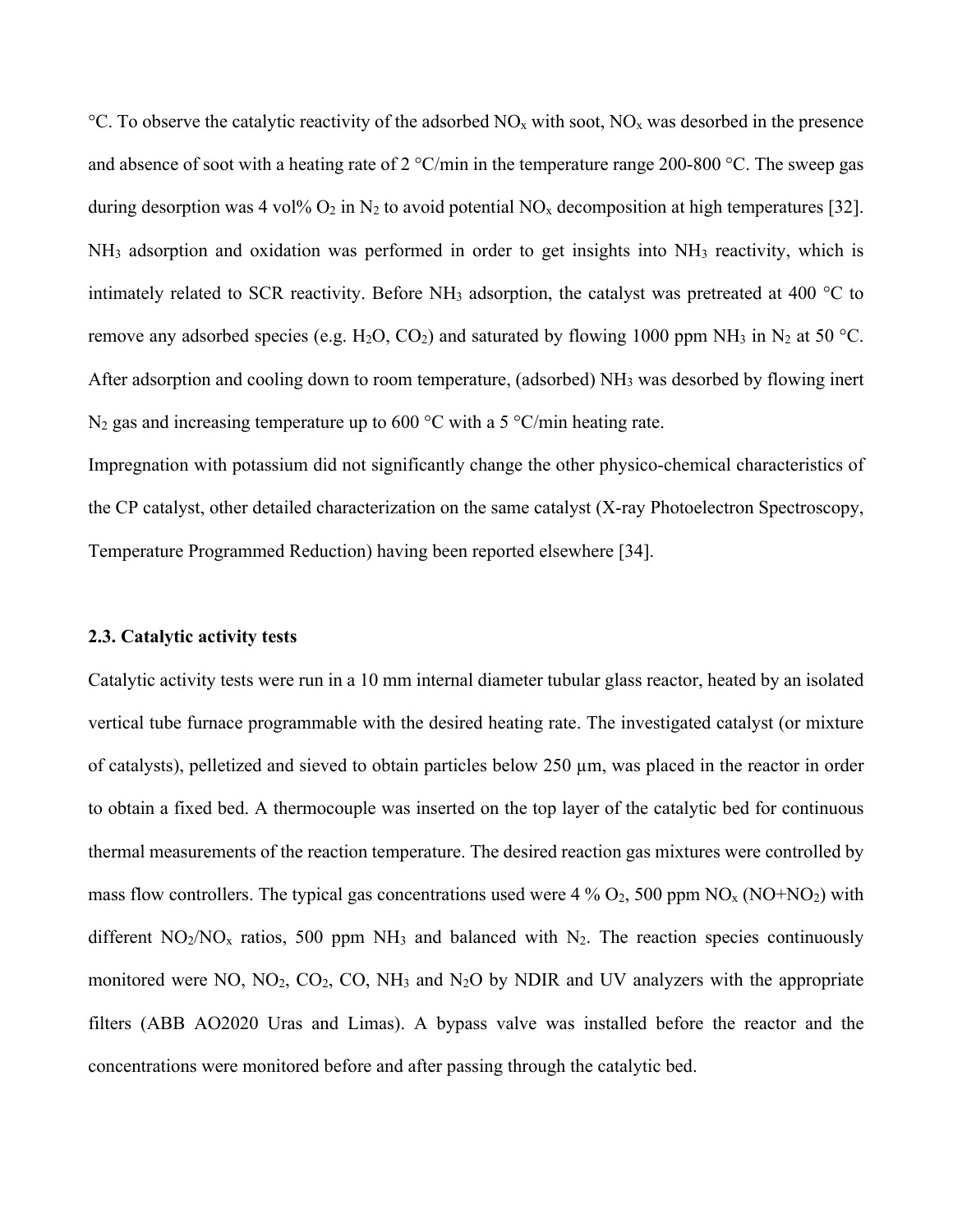Soot oxidation by  $O_2$  was run by gently mixing 270 mg of the selected catalyst with 30 mg of soot with a spatula for 30 seconds to obtain a loose contact, whereas tight contact was achieved by ball-milling the catalyst-soot mixture for 15 minutes. The reaction was initiated at 200  $\rm{^{\circ}C}$  with a 2 $\rm{^{\circ}C/min}$  heating rate and a 600 mL/min flow of a gas mixture containing  $4\%$  O<sub>2</sub> in N<sub>2</sub>.

 $NO<sub>x</sub>$ -assisted soot oxidation was run with the same parameters, besides the addition of 500 ppm of NO in the gaseous reacting mixture. To compare the efficiency of  $NO<sub>2</sub>$  utilization for soot oxidation, NO oxidation was performed under the same conditions without soot and the  $NO<sub>2</sub>/NO<sub>x</sub>$  was compared.

NH3 oxidation was also performed over CP and KCP catalysts in order to explain the observed SCR activities and interaction between the soot oxidation catalyst and the SCR catalyst. NH3 was oxidized by flowing 600 mL/min of 500 ppm NH<sub>3</sub>, 4% O<sub>2</sub> in N<sub>2</sub> over 270 mg of catalyst. As NO<sub>x</sub> is a stronger oxidant than O2 alone, NH3 oxidation was also performed under the same reaction conditions as before in the presence of 500 ppm NO. The temperature was increased stepwise by increments of 40 °C and the reported values are obtained after stabilization in isothermal conditions.

The combined soot oxidation and  $NO<sub>x</sub>$  SCR was conducted by flowing 600 mL/min of 4%  $O<sub>2</sub>$ , 500 ppm  $NO<sub>x</sub>$  and 500 ppm NH<sub>3</sub> in N<sub>2</sub> over 270 mg of catalyst with or without 30 mg of soot. Usually, standard SCR was conducted with the  $NO<sub>2</sub>/NO<sub>x</sub>$  ratio adjusted to 0 or, when specified, fast SCR was conducted with the  $NO_2/NO_x$  ratio set to 0.5. The used catalysts were Fe-ZSM-5, Cu-ZSM-5, CP and KCP individually, as well as their physical mixtures.

In order to investigate likely interactions among the processes of soot oxidation, NO oxidation and SCR reactions, the developed KCP soot oxidation catalyst was physically mixed with the Fe-ZSM-5 and Cu-ZSM-5 SCR catalyst in different mass ratios. Different reaction conditions and configurations were also examined, to demonstrate that the proposed integrated soot oxidation-SCR system is not limited only to specific types of SCR catalysts and reaction conditions but can be extended and applied to general cases. Different reaction conditions and physical mixtures were used and the system performance in the soot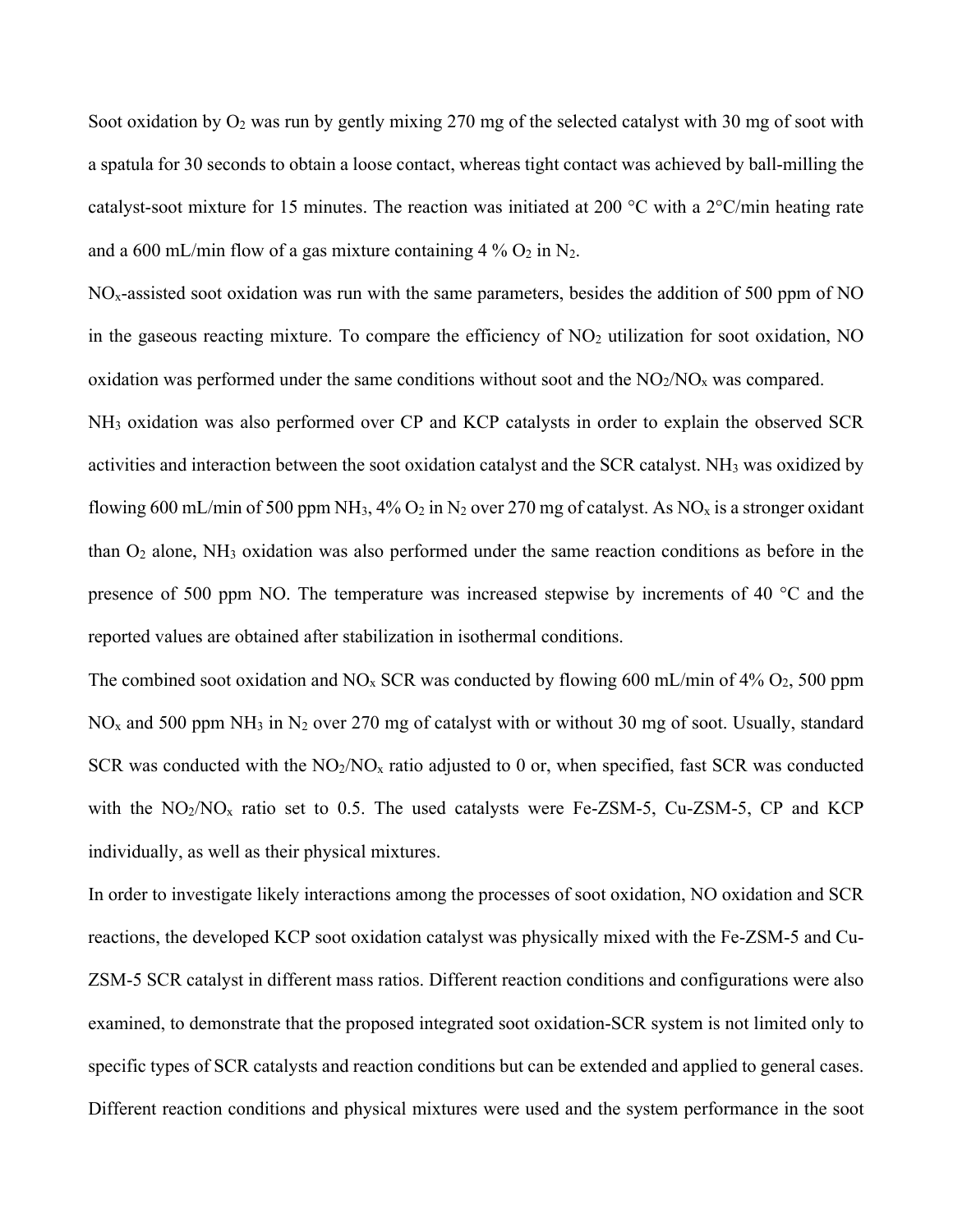and  $NO<sub>x</sub>$  abatement was compared with the results obtained for the individual catalysts. Combined soot oxidation and standard and fast SCR were conducted always keeping a total catalyst mass of 270 mg with 30 mg of soot and a gas flow of 600 mL/min, maintaining the *w/f* always constant. In the physical mixture, the combined soot oxidation-SCR reaction, the inlet gas concentration was 500 ppm NO, 500 ppm NH<sub>3</sub>, 4 %  $O_2$  in N<sub>2</sub>. A temperature increase of 2 °C/min was used starting at 200 °C, and, after burning the soot, the  $NO<sub>x</sub>$  conversion was observed under the same conditions without soot to quantify the interaction of soot and the SCR reaction. When a significant difference ( $> 2\%$ ) of NO<sub>x</sub> conversion was observed, both in the presence and absence of soot, the deviation was marked on the figures with dots. To quantify the interaction between the two different SCR and soot oxidation catalysts, they were loosely mixed in different mass ratios keeping the total mass constant at 270 mg in all the experiments. With the physical mixture with Fe-ZSM-5, the following cases were considered:

1. Case I: Fe-ZSM-5:KCP:soot mixed in mass ratio 6:3:1 respectively.

2. Case II: Fe-ZSM-5:KCP:soot mixed in mass ratio 3:6:1.

3. Case III: Fe-ZSM-5:KCP:soot mixed in mass ratio 4.5:4.5:1.

4. Case IV: Fe-ZSM-5:KCP:soot mixed in mass ratio 6:3:1 with  $NO<sub>2</sub>/NO<sub>x</sub>$  ratio 0.5 (fast SCR).

For the low temperature applications, soot integration was examined over Cu-ZSM-5. In this case, as will be shown later, low  $NO<sub>2</sub>$  concentration is not limiting the SCR reaction as much as on Fe-ZSM-5 [10,12] and lower amount of the soot oxidation catalyst is preferable. The following physical mixtures in loose contact were examined:

1. Case I: Cu-ZSM-5:KCP:soot mixed in mass ratio 6:3:1.

2. Case II: Cu-ZSM-5:KCP:soot mixed in mass ratio 7.6:1.6:1.

3. Case III: Cu-ZSM-5:KCP:soot mixed in mass ratio 7.6:1.6:1 with  $NO_2/NO_x$  ratio 0.5.

4. Case IV: To demonstrate the effect of the reductant over-oxidation, the Cu-ZSM-5 was mixed with  $Pt/Al_2O_3$  and soot in mass ratio 7.6:1.6:1.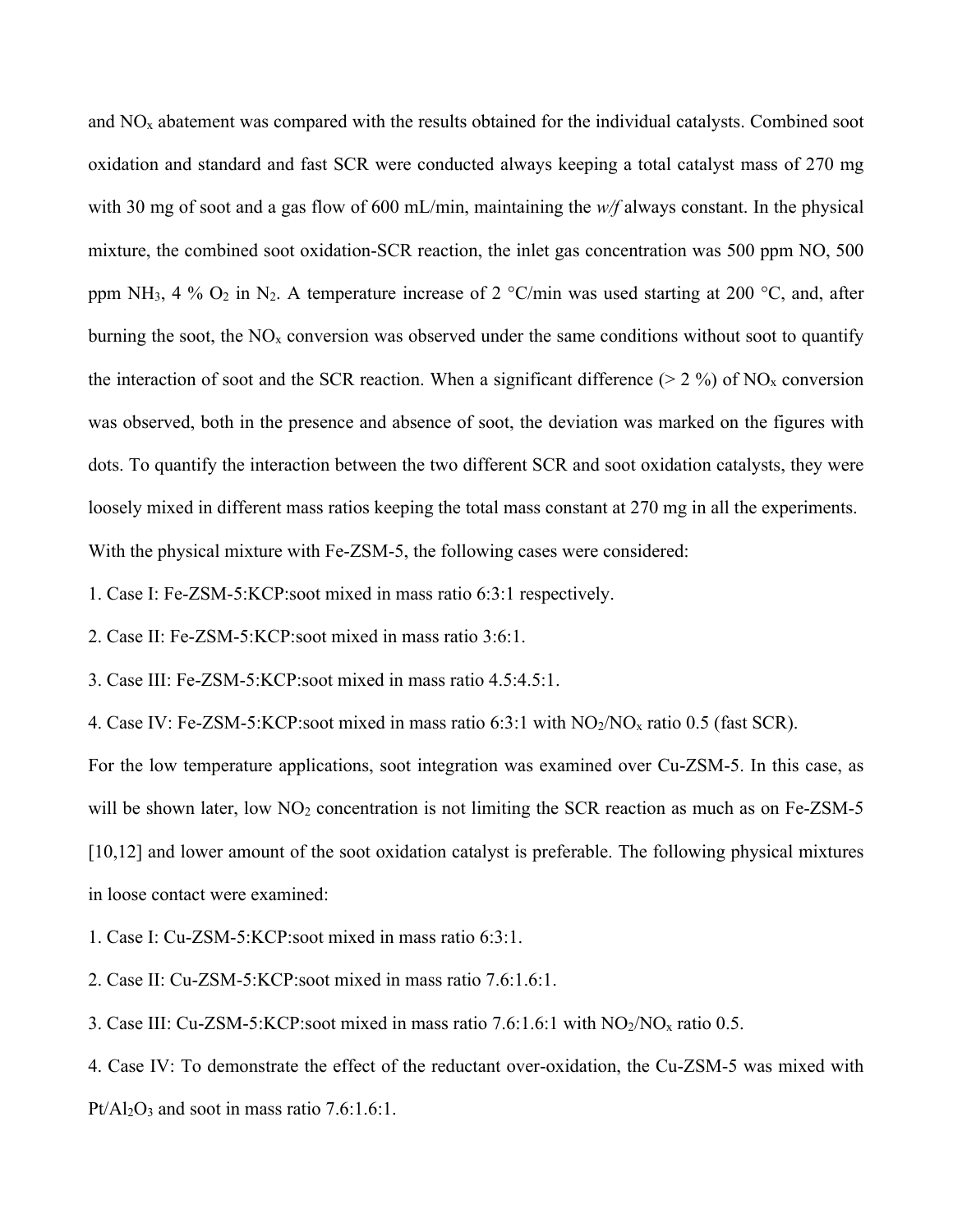The sensitivity of CP and KCP towards sulphur poisoning was tested as NO oxidation catalysts are typically deactivated in the presence of  $SO_2$ . The deactivation tests were performed at a constant temperature of 350 °C under the same reaction conditions of NO oxidation tests. After reaching a stable  $NO<sub>x</sub>$  concentration, 60 ppm of  $SO<sub>2</sub>$  was introduced in the reaction stream and the decrease of the  $NO<sub>2</sub>/NO<sub>x</sub>$  ratio over time was observed. The thermal stability and recyclability of KCP was tested by cyclic soot oxidation in  $O_2$  and a total of five repetitions was performed.

#### **3. Results and discussion**

#### **3.1. Characterization results**

No relevant differences in the XRD patterns of both KCP and CP in Figure S1 were observed, in agreement with the low potassium loading, which is likely also very dispersed at the surface. The characteristic diffraction peaks of CP correspond to the fluorite cubic ceria structure, indicating that Ce and Pr form a solid solution without potassium insertion in the crystalline lattice. The crystallite size, as calculated according to the Scherrer equation, was ca. 30 nm for both CP and KCP.

The FE-SEM micrographs of CP and KCP (Figure S2) show that KCP particles are slightly larger and more rounded than CP particles, indicating a uniform deposition of  $K_2CO_3$ . The BET surface area of KCP is somewhat lower than that of CP  $(9.0 \text{ and } 24 \text{ m}^2/\text{g})$ , respectively) meaning that some of the deposited  $K_2CO_3$  was likely plugging the porous channels. The observed rod structure, instead, was the result of the hydrothermal synthesis method and it was shown to induce superior soot oxidation activity [34].

The FE-SEM images of the physical mixtures of KCP with either Fe-ZSM-5 or Cu-ZSM-5 are shown in Figure 1, where the micrographs of the samples recovered after 2 tests are reported. The different zeolite and KCP particles occurred separately at significant distance (or the order of µm), indicating that coalescence (or melting) phenomena did not occur (or occurred to a limited extent) even after the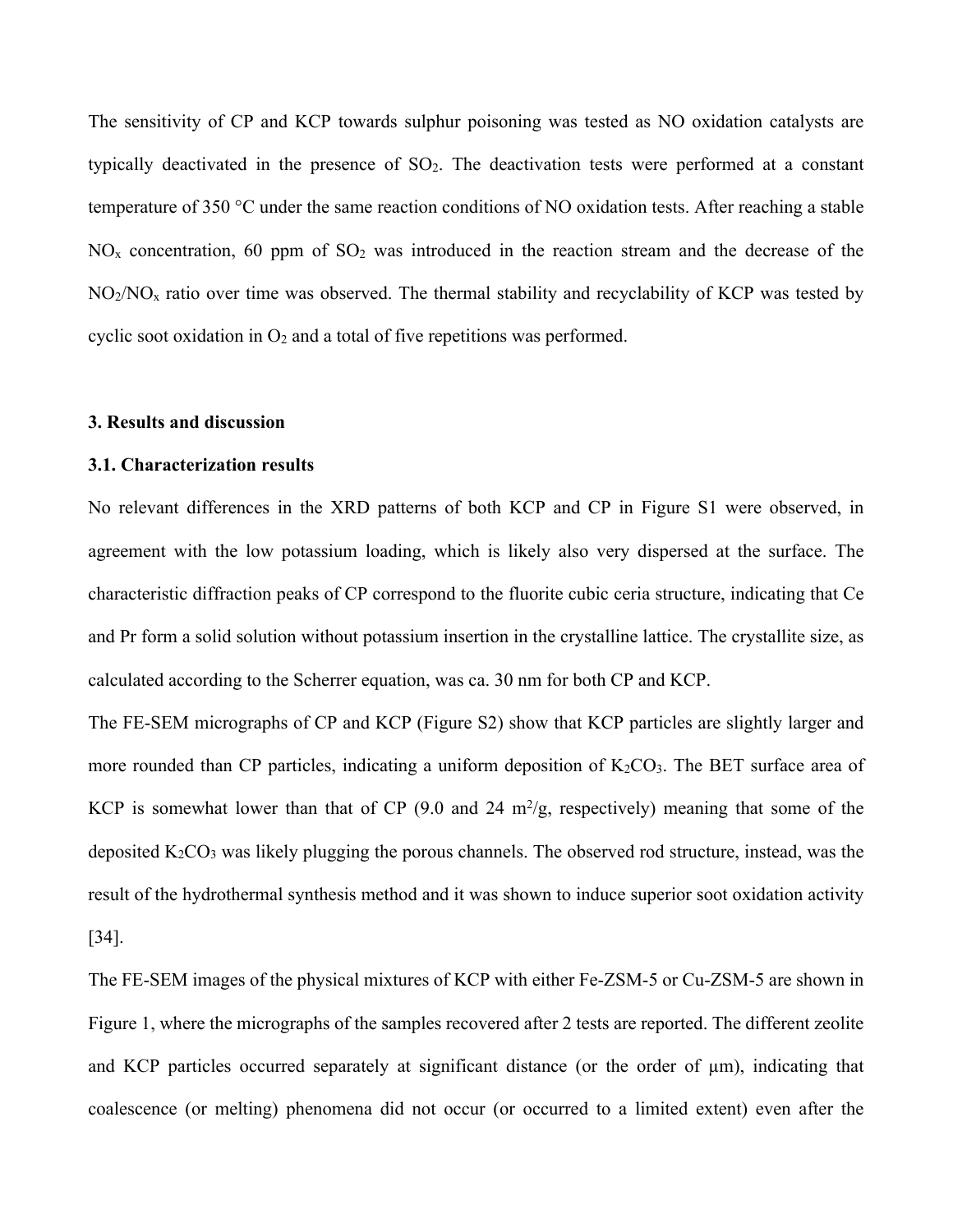catalysts were subjected to high temperature (700 °C) during the combined soot oxidation-SCR reaction. The provided evidence demonstrates that the two reactions and the related phenomena occurring on the two catalystsin loose contact are likely occurring separately and no direct spillover of the reaction species is occuring. In contrast, when two catalysts are in tight contact, direct transport of the intermediates is possible, as shown by [26–31].

In Figure 2, the  $NO<sub>x</sub>$  TPDO curves on the samples CP and KCP are shown. In the absence of soot, the adsorbed nitrates on KCP are stable and desorption starts only above 450 °C, finishing with complete depletion above 750 °C. In contrast, when the  $NO<sub>x</sub>$ -saturated KCP is mixed with soot in loose contact, the  $NO<sub>x</sub>$  present on the catalyst is destabilized, as oxygen is transferred to the soot and desorbed at significantly lower temperatures. Concurrently,  $NO<sub>2</sub>$  is reduced to  $NO$  and soot oxidation is enhanced (see Figure 2). NO is released yet at 350 °C, however a fraction of NO<sub>x</sub> remains adsorbed and is released at high temperatures ( $> 600 \degree C$ ). The total amount of released NO<sub>x</sub> was 0.74 mmol/g both in the presence and absence of soot, meaning that in oxidizing atmosphere  $NO<sub>2</sub>$  is reduced to NO and not to  $N<sub>2</sub>$ . This proves that potassium is catalytically active not only towards the soot- $O<sub>2</sub>$  reaction, but also towards the soot- $NO<sub>2</sub>-O<sub>2</sub>$  reaction. It can be hypothesized that soot acts as an oxygen acceptor and destabilizes the adsorbed NO<sub>2</sub>, however the exact mechanism and reaction intermediates are still largely unknown [35– 37]. Due to the lack of alkali metal, CP presented a much lower  $NO<sub>x</sub>$  adsorption capacity and a very heterogeneous surface. Although several adsorption sites were observed, the strength of adsorption was much lower than in the presence of potassium at the surface, and  $NO<sub>x</sub>$  was released at much lower temperatures as compared to KCP. No notable difference in the desorption profile was observed when soot was mixed with the CP sample, meaning that it is not active for the soot- $NO<sub>2</sub>-O<sub>2</sub>$  reaction, but  $NO<sub>2</sub>$ is desorbed and reacts in gas phase.

In order to confirm the chemical interaction of  $NO<sub>x</sub>$  with the catalyst surface, IR spectra were taken of the KCP catalyst before and after reaction (Figure S3): as expected, before reaction the IR spectrum is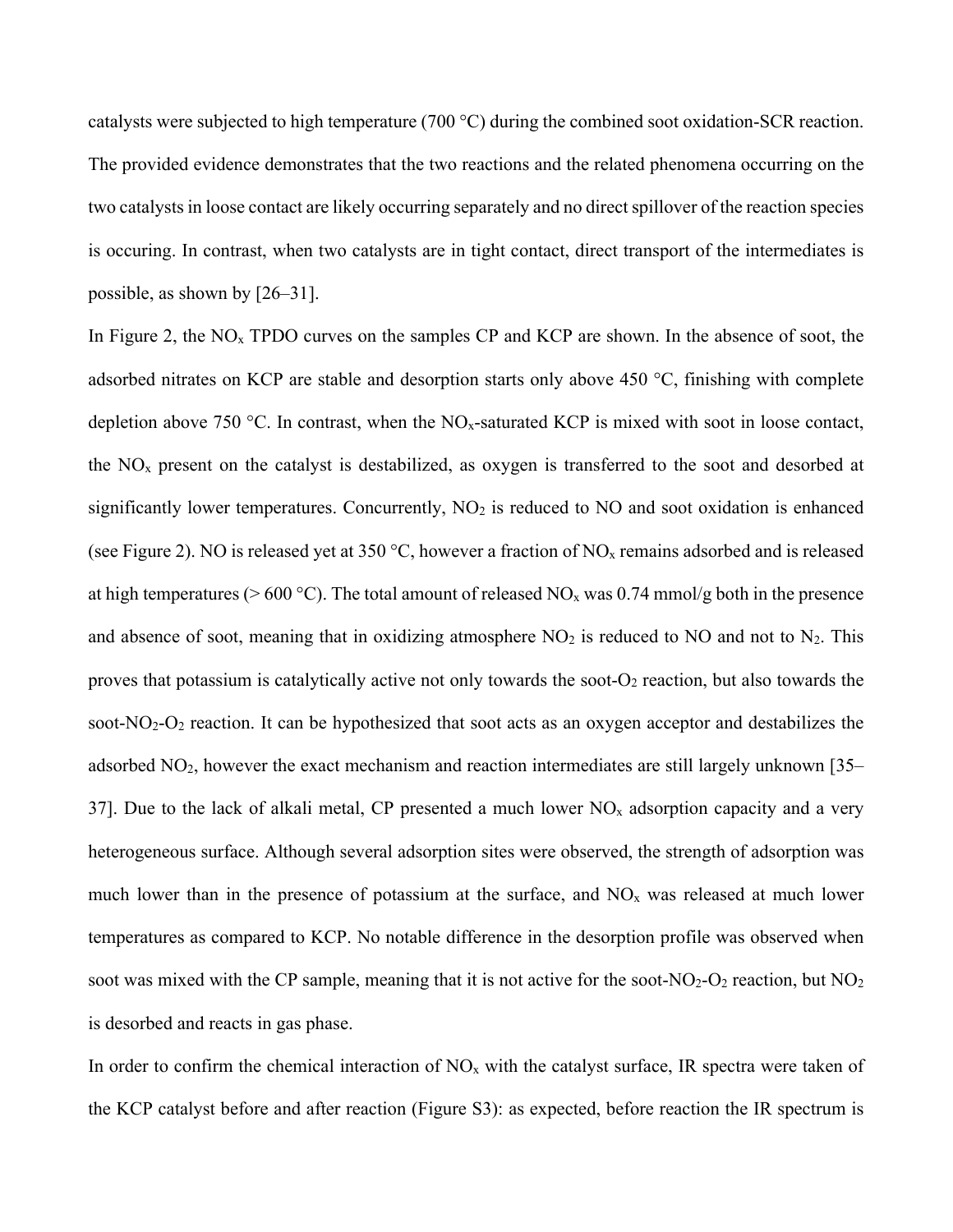dominated by the absorption bands due to carbonate ions in the  $1700 - 1200$  cm<sup>-1</sup> range, whereas saturation with  $NO<sub>x</sub>$  led to the appearance of broad bands between 1300 and 1450 cm<sup>-1</sup>, ascribed to the symmetric stretching mode of nitrate ions. Bidentate chelating nitrates were also evidenced by the weak band between 1000-1100 cm<sup>-1</sup> and the shoulder between 1450-1600 cm<sup>-1</sup>. Nitrosyl species should absorb at 1750 cm<sup>-1</sup>, however here the N=O stretching mode would overlap to the vibration of nitrate and cannot be identified unambiguously in the reported IR spectrum. The sharp peak at  $1750 \text{ cm}^{-1}$  is more likely due to nitrate species, also by considering the intensity of the  $1300-1400 \text{ cm}^{-1}$  bands [38,39].

In Figure 3, the ammonia TPD curves of the CP and KCP samples are shown. The CP sample showed a limited amount of acid sites that can adsorb and activate ammonia molecules, whereas on KCP no ammonia adsorption (or desorption) was observed. Gaseous ammonia adsorption and activation occurs on both Lewis and Brønsted acid sites, producing various intermediates, acid sites being crucial for NH3 mediated SCR [40,41]. Here, the strategy to avoid ammonia over-oxidation involved the addition of potassium, as it effectively poisons (Brønsted) acid sites (by likely substituting surface protons), which are responsible for the activation of NH3. For similar reasons, potassium is used as a promoter on catalysts for ammonia synthesis, where it has been shown that favours ammonia desorption [41]. By tailoring the surface properties and acidity, the NH<sub>3</sub> oxidation can be prevented, without negative effects on the soot oxidation. The amount of ammonia molecules adsorbed on CP acid sites was  $3.65 \mu m o l/g<sub>cat</sub>$ , (as calculated from integration of the desorption curve in Figure 3), whereas no sizeable adsorption of ammonia was measured on the KCP sample, notwithstanding the presence of 1.0 wt. % K (nominal content). If all the potassium sites were available as Lewis sites, the amount of adsorbed ammonia would be 250 µmol/g<sub>cat</sub>, but likely potassium ions are poorly accessible and/or too large (i.e. with a too small charge/radius ratio) to effectively act as Lewis acids sites towards ammonia molecules. This is an important point, since, as reported in the literature  $[26-31]$ , over-oxidation of the reductant (here, NH<sub>3</sub>) would be detrimental for SCR reaction (*vide infra*).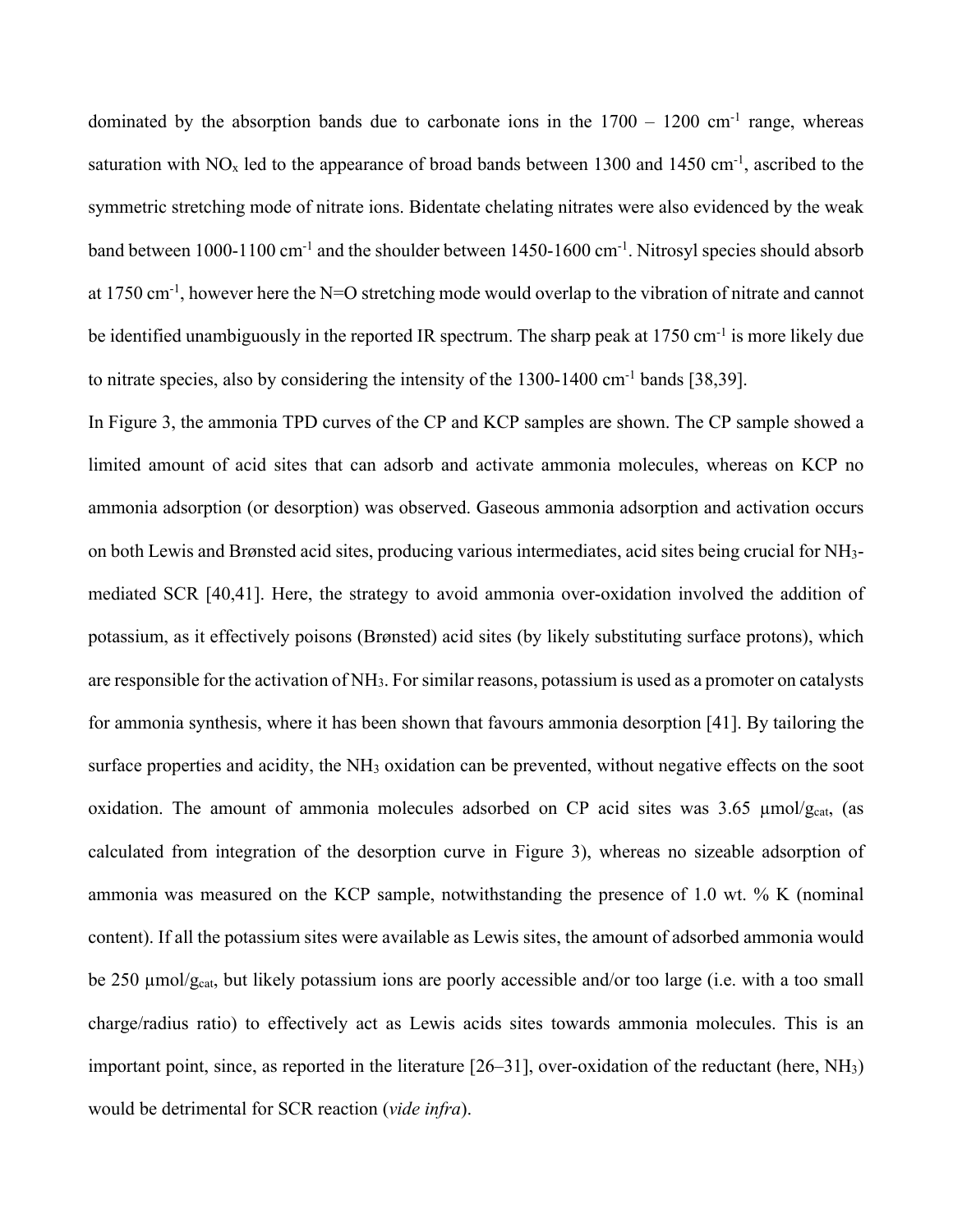#### **3.2. Catalytic activity of individual catalysts**

As described in equations R1-5, the oxidation of ammonia is competitive with the SCR reactions (both standard and fast) and the relative amount of  $NH_3$  used as a  $NO<sub>x</sub>$  reductant or wasted in the oxidation is crucial for the SCR performance. The addition of potassium poisoned the acid sites on the soot oxidation catalyst and, correspondingly, the NH3 oxidation activity decreased significantly (see Figure 3 and 4). The NH<sub>3</sub> oxidation was delayed by more than 150 degrees in both  $O_2$  and  $O_2 + NO_x$  reaction mixtures. While on CP almost full NH<sub>3</sub> conversion was observed at 400  $\degree$ C, on KCP the NH<sub>3</sub> oxidation just initiated at that temperature and full conversion was reached only above 550 °C. In the presence of 500 ppm NO,  $NH<sub>3</sub>$  oxidation started earlier, partially also due to the occurrence of some  $NO<sub>x</sub>$  SCR, however full conversion was reached approximately at the same temperature as without  $NO<sub>x</sub>$ .

The  $O_2$ -mediated soot oxidation on both CP and KCP improved significantly with respect to the noncatalyzed soot oxidation, as illustrated in Figure 5. The CP sample lowered by 50 °C the soot oxidation temperature and the addition of 3 wt. % potassium carbonate further lowered it by 100 °C. However, the most significant improvement was observed in the presence of NO, as both CP and KCP can oxidize NO to  $NO<sub>2</sub>$ . In the presence of  $NO<sub>x</sub>$ , soot oxidation proceeded at much lower temperatures in comparison with O<sub>2</sub> alone. The soot oxidation rates were similar over CP and KCP, and soot oxidation started at a temperature as low as 250 °C, reaching a maximum already at 450 °C. KCP showed a double peak, as dynamic  $NO<sub>x</sub>$  adsorption-reaction due to potassium played a significant role in the reaction: when NO was re-oxidized and desorbed, a sudden increase in the soot oxidation rate occurred and a smaller second peak appeared. When tight contact was adopted between soot and the KCP catalyst, the curve of soot oxidation in the presence of only  $O_2$  shifted by 50 degrees to lower temperatures, while in the presence of the  $O_2+NO_x$  mixture, the soot oxidation exhibited a steep increase and the soot was oxidized in a shorter period with respect to the loose contact. The peak of soot oxidation was accompanied by a rapid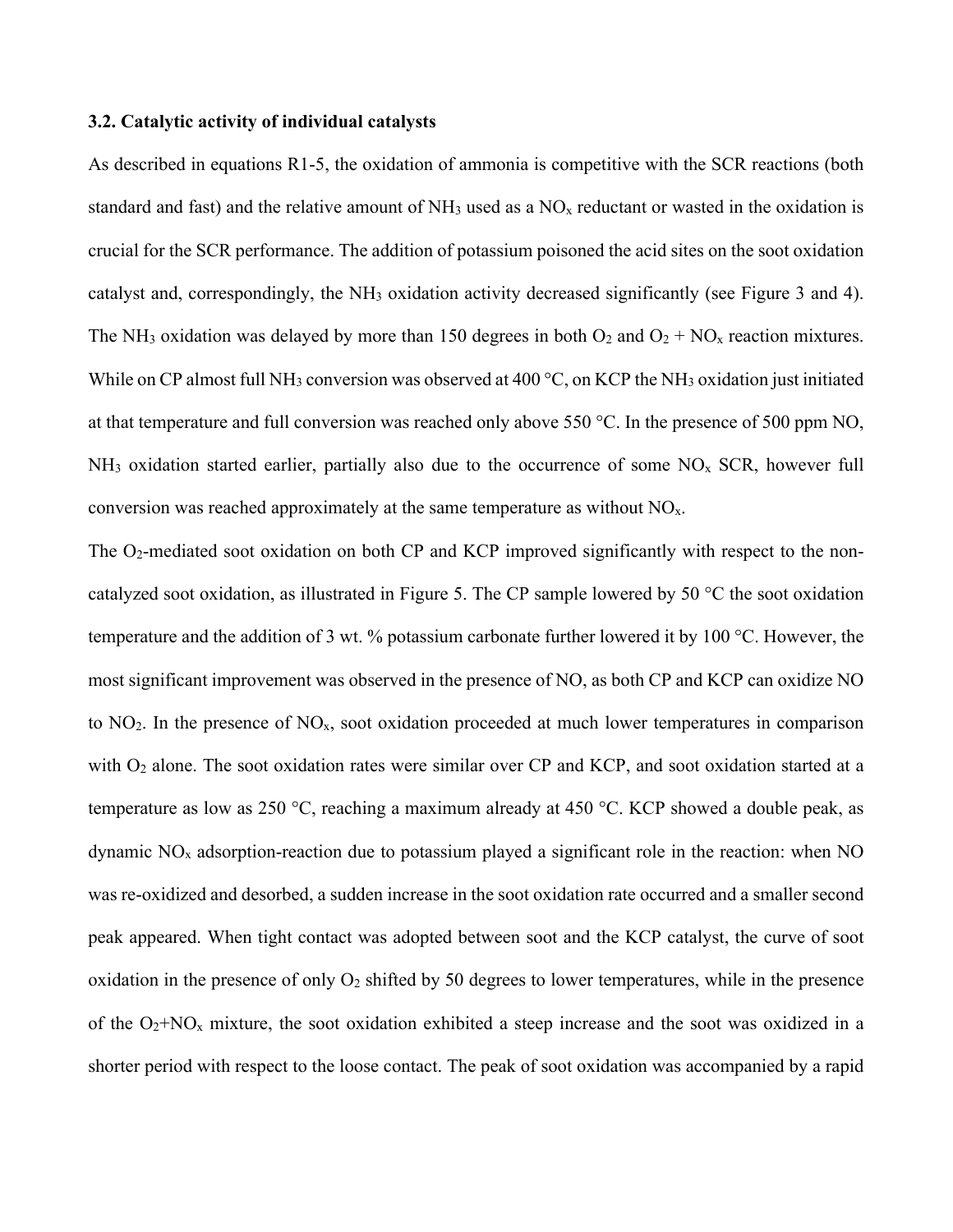increase in NO concentration, suggesting the dominant contribution of R7 and the enhanced contribution of surface nitrates to soot oxidation.

When the KCP catalyst was saturated with  $NO<sub>x</sub>$  before the reaction, its performance in soot oxidation without  $NO_x$  in the inlet gas was as good as with  $NO_x$  in the reaction mixture. The nitrates stored at the catalyst surface in the presence of potassium took place to the reaction (see  $NO<sub>x</sub>$  TPDO in Figure 2), significantly enhancing the soot oxidation. The stored  $NO<sub>2</sub>$  at the catalyst surface in the presence of potassium could participate in the soot oxidation and it was released as NO starting at 350 °C. However, the improvement was only temporary, and it could be replicated only if the catalyst was saturated with  $NO<sub>x</sub>$  again before the oxidation.

On both the CP and KCP samples, the NO oxidation started at 250 °C and reached a maximum  $NO_2/NO_x$ ratio of ca. 0.45 at 350 °C (Figure 6). No significant difference in the NO oxidation activity was observed between CP and KCP, despite the much lower surface area of KCP (24 and 9 m<sup>2</sup>/g, respectively). During the  $NO<sub>x</sub>$ -assisted soot oxidation, the  $NO<sub>2</sub>/NO<sub>x</sub>$  ratio was significantly lowered. In both the KCP and CP catalysts, the ratio was lowered by almost 0.2 as the NO2 was being consumed for soot oxidation and producing NO, according to equation R7. This is even more obvious on the KCP, as the adsorption/desorption dynamics during soot oxidation produced high variations in the  $NO<sub>x</sub>$ . This result is relevant for the SCR, as the presence of soot can somewhat lower the  $NO<sub>2</sub>/NO<sub>x</sub>$  ratio and, in some cases, have negative effect on the  $NO_x$  conversion as it is lower than 0.5. Only when the  $NO_2/NO_x$  ratio is higher than 0.5, the presence of soot has a positive effect on  $NO<sub>x</sub>$  conversion as it consumes the  $NO<sub>2</sub>$ and adjusts the ratio to the fast SCR regime [11,18].

As SCR catalysts, Fe-ZSM-5 and Cu-ZSM-5 were used as they have superior stability, high  $NO<sub>x</sub>$ conversion and selectivity and wide operational temperature range. For these reasons, in the majority of practical applications, metal-exchanged zeolites are used as SCR catalysts [10,19,42]. As shown in Figure 7, the Fe-exchanged zeolite had superior performance in the high temperature region, while the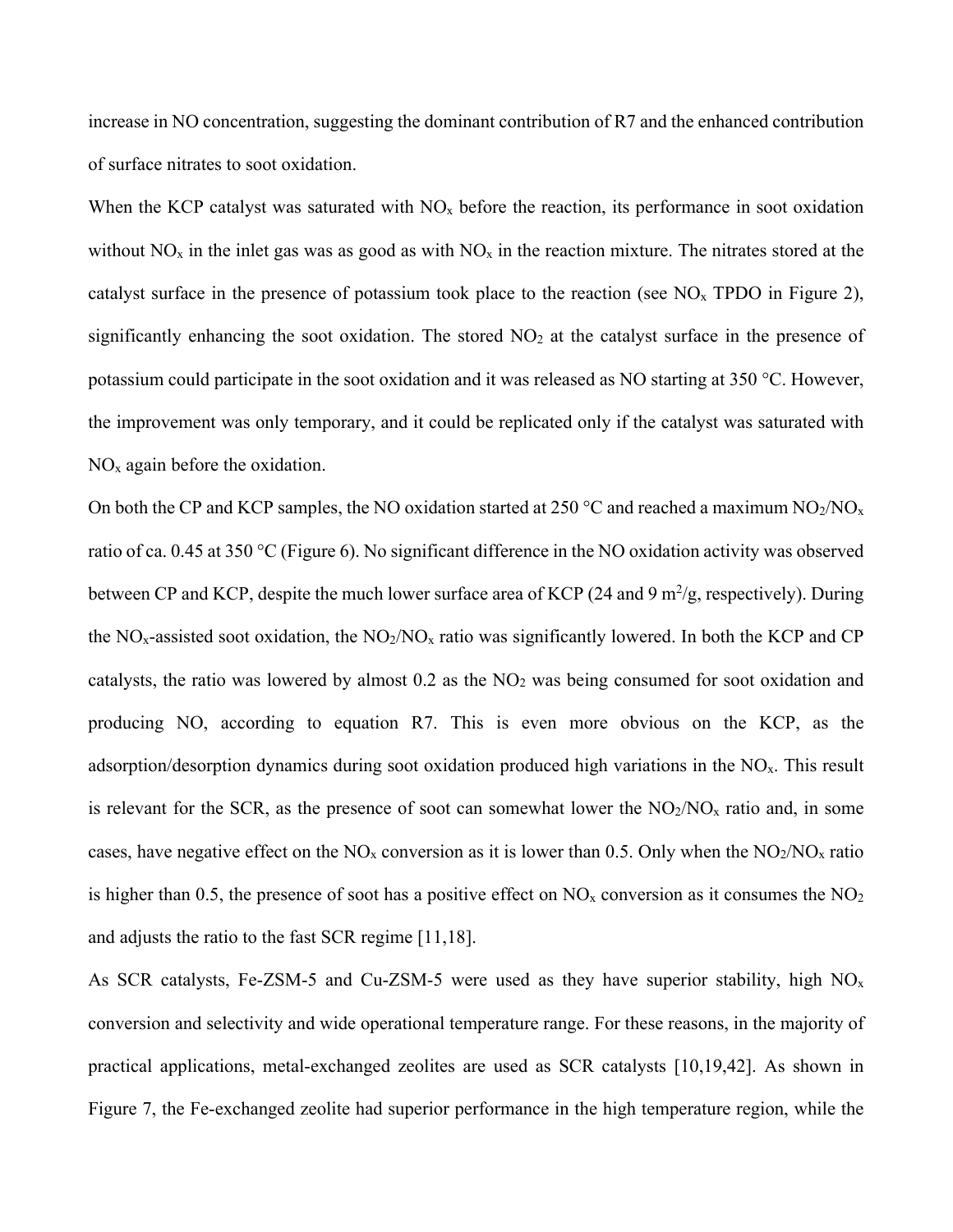Cu exchanged one in the low temperature region. For this reason, Fe zeolites are mainly used for the aftertreatment in HDD and Cu zeolites for LDD applications [10,19,42]. Fe-ZSM-5 is much more sensitive to excessive ammonia adsorption and coverage, and, accordingly, there is a large difference between the fast and standard SCR. It is generally acknowledged that Fe zeolites are more sensitive to  $NO<sub>2</sub>/NO<sub>x</sub>$  ratio than their Cu counterparts (Figure 7) [10,43]. With the fast SCR gas mixture, high  $NO<sub>x</sub>$ conversions are reached with both catalysts, even at the high flow rates used in this study. On the other hand, the standard SCR is limited at low temperatures for Fe-ZSM-5. At higher temperatures (>400 °C), Fe-ZSM-5 can oxidize NO and the ammonia coverage is lower and  $NO<sub>x</sub>$  conversion rises. In contrast, Cu-ZSM-5 is not as sensitive to the  $NO_2/NO_x$  ratio at lower temperature and, accordingly, there is a much smaller difference between the fast and standard SCR. Due to over-oxidation of ammonia, a steady decrease in NOx conversion initiates already at 300 ˚C. The selectivity was much better on Fe-ZSM-5 as compared to Cu-ZSM-5 (Figure 11), in accordance with the literature [43]. While on the Fe zeolite very little N<sub>2</sub>O was observed, and selectivity was always above 95%, over Cu zeolite, at its maximum, 50 ppm N2O was produced. The selection between Fe- or Cu-zeolites for the SCRoF application depends on a variety of factors, such as the expected working exhaust temperature, the DOC performance and the  $NO<sub>2</sub>/NO<sub>x</sub>$  ratio, the stability requirements, etc.

The soot oxidation catalysts, CP and KCP, individually presented negligible SCR activity in the range 250-350 °C, as the  $NO<sub>x</sub>$  conversion never exceeded 15%. Above 350 °C, the NOx conversion was "negative" over CP and KCP as ammonia was non-selectively oxidized to NO. From this, we can infer that any improvement observed due to the mixing of the soot oxidation with an SCR catalyst is due to phenomena other than simply their linear combination.

The biggest issue of the SCRoF is that the soot oxidation is inhibited as the  $NO<sub>2</sub>$  is consumed in the much faster SCR reaction, leaving none  $NO<sub>2</sub>$  for soot oxidation. This was demonstrated in detail in several reports [11,13,19,44] and, in Figure 8, for both the Cu- and Fe-ZSM-5 catalysts. Without dosing NH3,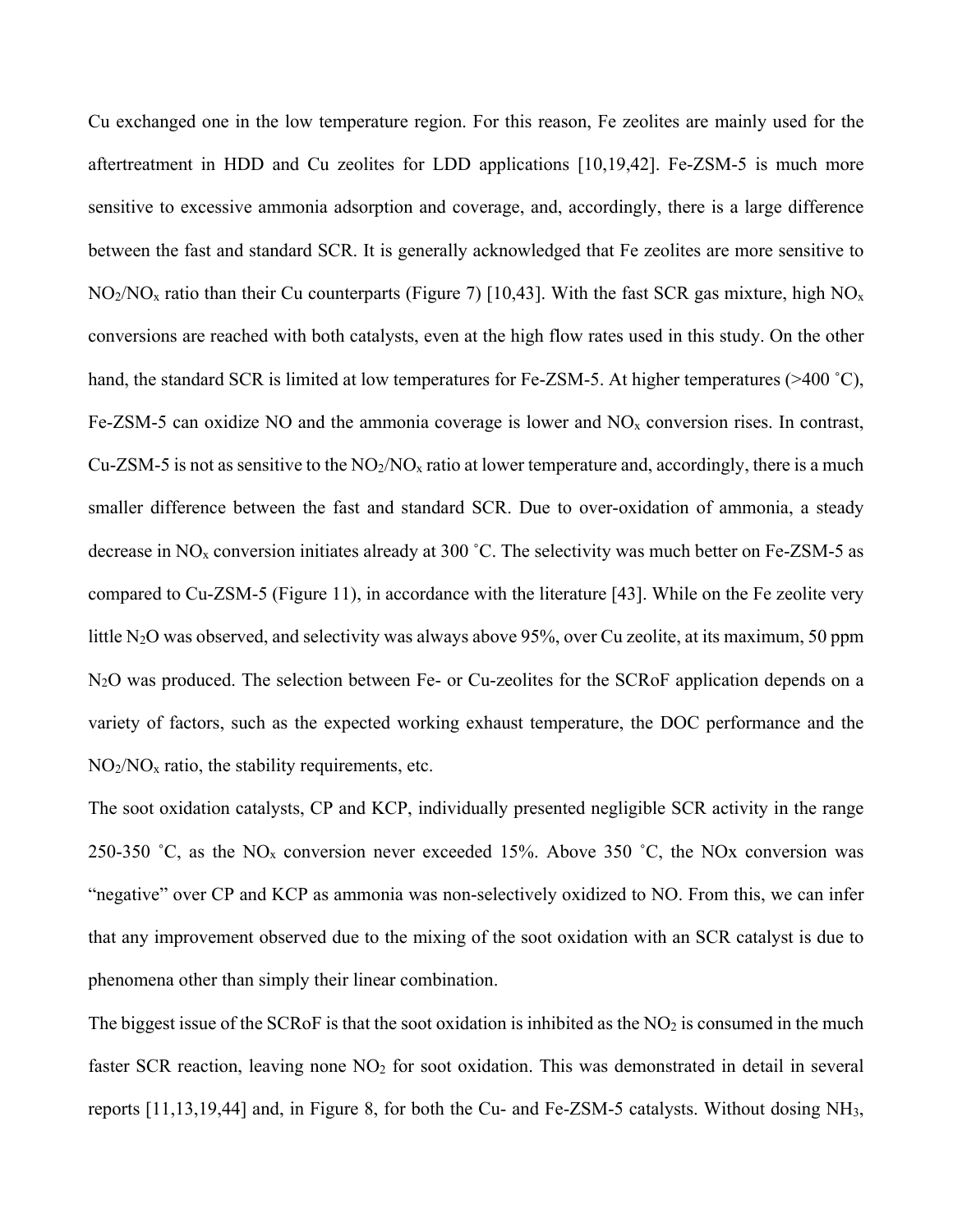and hence without the occurrence of the SCR reaction, the soot oxidation initiates at a temperature as low as 300 °C and reaches a plateau due to limited availability of NO<sub>2</sub>. However, with the addition of  $NH<sub>3</sub>$  in the reaction gas, the  $NO<sub>x</sub>$  is converted by the much faster SCR reaction, and the soot oxidation profiles are practically the same as for the non-catalytic soot oxidation. In the SCRoF system, the main oxidant available is  $O_2$  and the contribution of NO<sub>2</sub> to the oxidation of soot is inhibited by the kinetically much faster SCR reaction. For this reason, very high regeneration temperatures are necessary, which can damage the filter or the catalyst. The only conditions where  $NO<sub>2</sub>$  could participate in the soot oxidation on SCRoF would be if the soot-NO<sub>2</sub>-O<sub>2</sub> reaction was catalyzed and significant amount of NO<sub>2</sub> was present (i.e.  $NO_2/NO_x$  ratio higher than 0.5). This is of course not practical, as the  $NO_x$  conversion should not be compromised on the SCRoF systems.

#### **3.3. Catalytic activity of the dual components system**

Figures 9 and 10 show the catalytic activities for  $NO<sub>x</sub>$  reduction and soot oxidation of the physical mixtures of KCP and Fe and Cu zeolites in different mass fractions. Both standard and fast SCR were measured, coupled with soot oxidation and benchmarked to the cases when Fe and Cu zeolites were used without soot oxidation catalysts, while the soot oxidation performance was compared to that of soot oxidation on KCP in  $O_2$  and  $O_2$  + NO<sub>x</sub>.

For the system based on Fe-zeolite, the following Fe-ZSM-5:KCP ratios were tested in standard SCR conditions: 1:2, 1:1 and 2:1, as well as the optimal 2:1 ratio mixture in fast SCR conditions. From the NOx-SCR viewpoint, the worst results were obtained when the least amount of the Fe-ZSM-5 catalyst was used (1:2 ratio), as there was not enough catalyst to perform  $NO<sub>x</sub>$  reduction. Furthermore, above 500 °C, a sharp decline in NO<sub>x</sub> conversion occurred, as ammonia started to be oxidized. Due to low NO<sub>x</sub> conversion, there was plenty of  $NO<sub>2</sub>$  available and the soot oxidation profile was shifted to the lowest temperature amongst the three mixtures.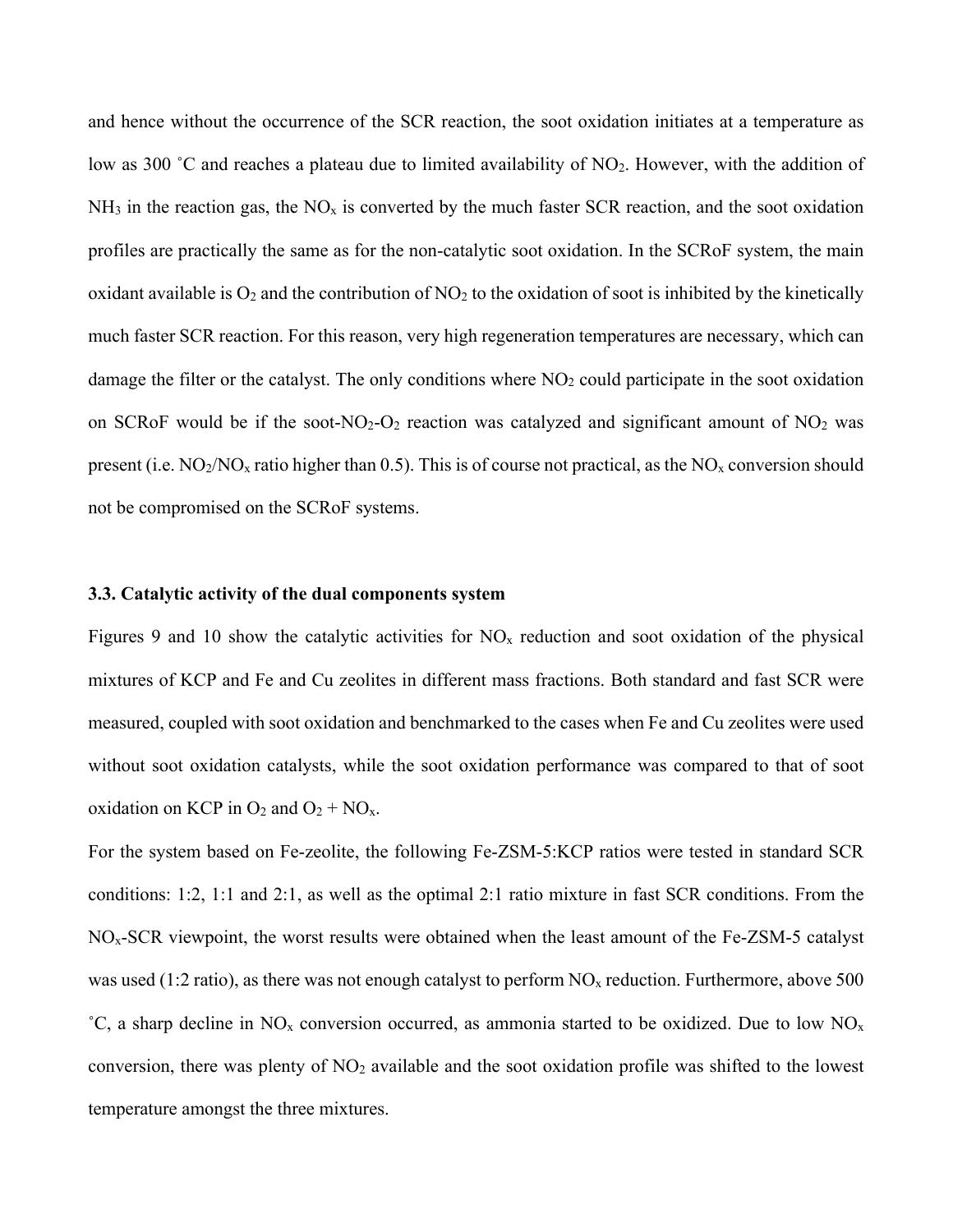Regarding  $NO<sub>x</sub>$  conversion, the mixture with 2:1 mass ratio showed the best performance. At low temperatures, the same performance was observed as with 270 mg of Fe-ZSM-5, however above 300 ˚C the  $NO<sub>x</sub>$  conversion significantly increased with the physical mixture, presenting nearly 20% improved conversion in a wide temperature range as compared to Fe-ZSM-5 alone. This can be explained with the partial transformation of the  $NO<sub>x</sub>$  reaction pathway from standard to fast SCR. As can be seen in Figure 7,significant NO oxidation initiates at 300 ˚C on the KCP catalyst and the largest difference was observed at 450 ˚C, when NO oxidation is not kinetically limited. As lower amount of KCP was used in the mixture, ammonia oxidation was not pronounced and, as compared to Fe-ZSM-5 alone, slightly lower SCR performance was observed only above 600 ˚C due to ammonia over-oxidation. In this physical mixture, the soot oxidation was also significantly improved, as compared to Fe-ZSM-5 alone. However, since high  $NO<sub>x</sub>$  conversions were achieved in the combined SCR and soot oxidation reactions,  $NO<sub>2</sub>$  could not participate significantly in the soot oxidation and the  $CO<sub>x</sub>$  profile was more similar to the one obtained during soot oxidation on KCP with only  $O_2$  (Figures 9 and 10). These results are in agreement with previous studies [11,13–19], which demonstrated that, in the simultaneous presence of soot oxidation and  $NO<sub>x</sub>$  SCR reactions,  $NO<sub>2</sub>$  reduction is kinetically much faster and its contribution to soot oxidation is inhibited. Soot oxidation started at lower temperatures, indicating at least a partial contribution of  $NO<sub>2</sub>$ to the process. It also took more time to reach complete soot oxidation, due to a less effective contact bewteen KCP and soot, as the SCR catalyst presented a physical barrier, indicating that a portion of the soot was non-catalytically oxidized.

When the KCP and Fe-ZSM-5 were mixed in equal amounts, the  $NO<sub>x</sub>$  SCR performance was better than with Fe-ZSM-5 alone, however worse than the 2:1 mass ratio mixture. At higher relative amount of the soot oxidation catalyst,  $NH_3$  oxidation was more pronounced and  $NO<sub>x</sub>$  conversion decreased significantly above 550 ˚C. For the same reason, soot oxidation was slightly better than in the previous case, however it still approached the soot oxidation curve of the test carried out with only  $O_2$  over KCP. By comparing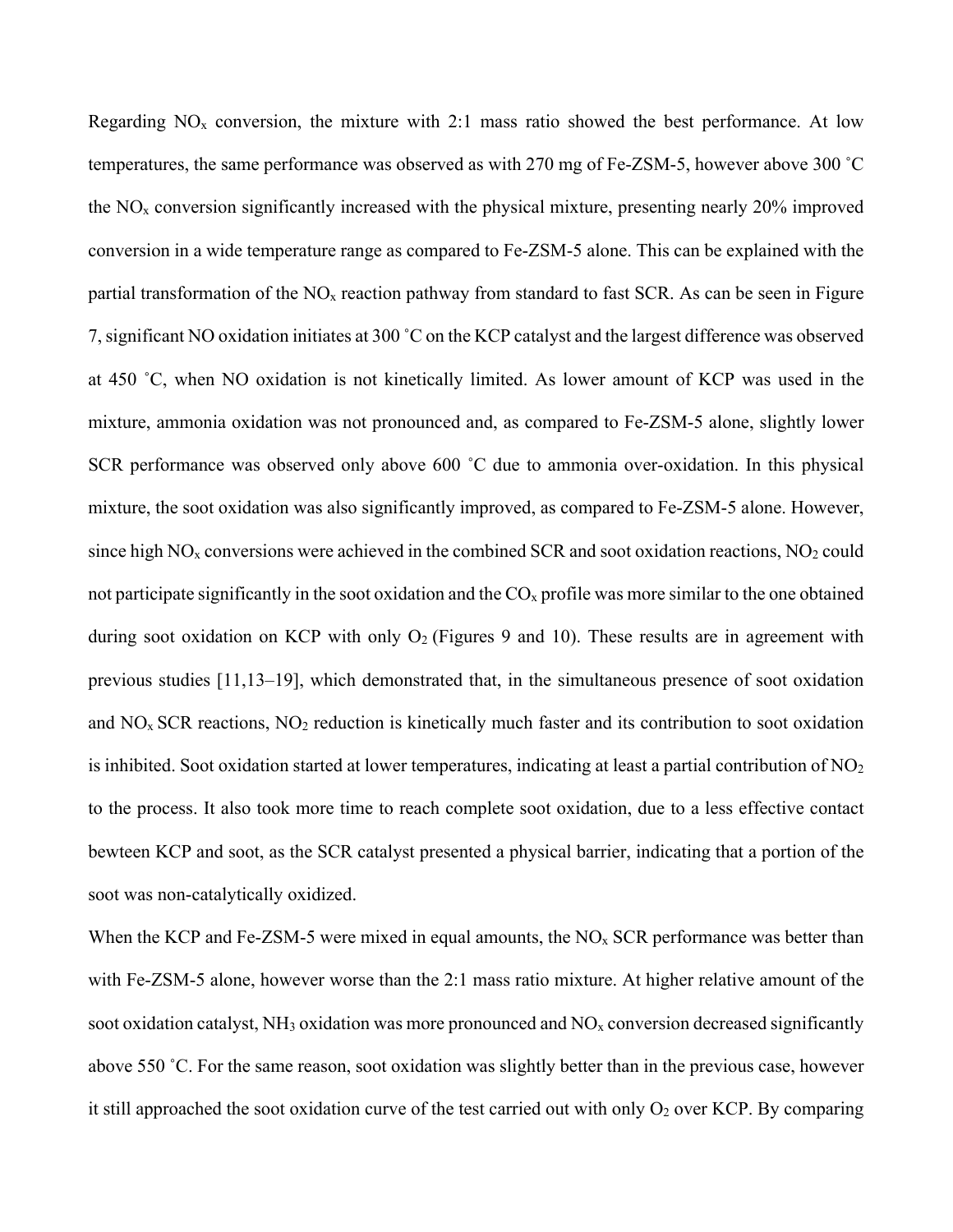the three mixtures, only with the 1:1 mass ratio a significant difference in the  $NO<sub>x</sub>$  conversion (~10%) in the presence and absence of soot was observed in the initial temperature range of soot oxidation. As KCP catalyzed the NO<sub>2</sub>-soot oxidation (see Figure 2 and 6), it also decreased the NO<sub>2</sub>/NO<sub>x</sub> ratio in the presence of soot consequently lowering the contribution of fast SCR. In the other two cases, this phenomenon was not observed, since the relative amount of Fe-ZSM-5 was high, thus the  $NO<sub>2</sub>$  was depleted because of the fast SCR and there was not enough KCP for NO2-soot reaction to proceed. In contrast, when the relative Fe-ZSM-5 content was low, the NO oxidation could proceed and plenty of  $NO<sub>2</sub>$  was produced, hence SCR was not limited by  $NO<sub>2</sub>$ -soot reaction.

With the inlet  $NO<sub>2</sub>/NO<sub>x</sub>$  ratio adjusted to 0.5, the combined soot oxidation and fast SCR was performed for the mixture having a Fe-ZSM-5:KCP ratio of 2:1. Due to the lower amount of the SCR catalyst (180 mg vs. 270 mg) in the catalytic system,  $NO<sub>x</sub>$  conversion was much lower in the low temperature range (c.a. 20% less) as compared to Fe-ZSM-5 alone. However, as the temperature increased above 300 ˚C, it approached the profile of Fe-ZSM-5 alone. In terms of  $NO<sub>x</sub>$  conversion, no improvement was observed with the physical mixture, since SCR was already in the fast regime and no transformation of standardto-fast SCR occurred. Soot oxidation was slightly improved in the fast SCR regime, as compared to the standard SCR, under the same conditions, most likely due to the improved NO oxidation and slight NO<sub>2</sub> contribution at higher temperature. The same principle applies, however, as in the previous case, i.e.  $NO<sub>2</sub>$ did not contribute significantly to soot oxidation due to the faster and simultaneous SCR reactions.

To extend and generalize the concept of simultaneous improvement of  $NO<sub>x</sub>$  and soot removal, the tests were repeated with the Cu-ZSM-5 catalyst. Cu-zeolites are, in general, less sensitive to the  $NO<sub>2</sub>/NO<sub>x</sub>$ ratio and they have better  $NO<sub>x</sub>$  performance at low temperatures. This, however, is achieved in spite of ammonia over-oxidation at higher temperatures and higher  $N_2O$  production compared to Fe zeolites [43]. In Figure 10, the behavior of a soot oxidation catalyst mixed with Cu-ZSM-5 is shown. As SCR on Cu-ZSM-5 is not as sensitive as Fe-ZSM-5 to the  $NO<sub>2</sub>/NO<sub>x</sub>$  ratio, a lower amount of the soot oxidation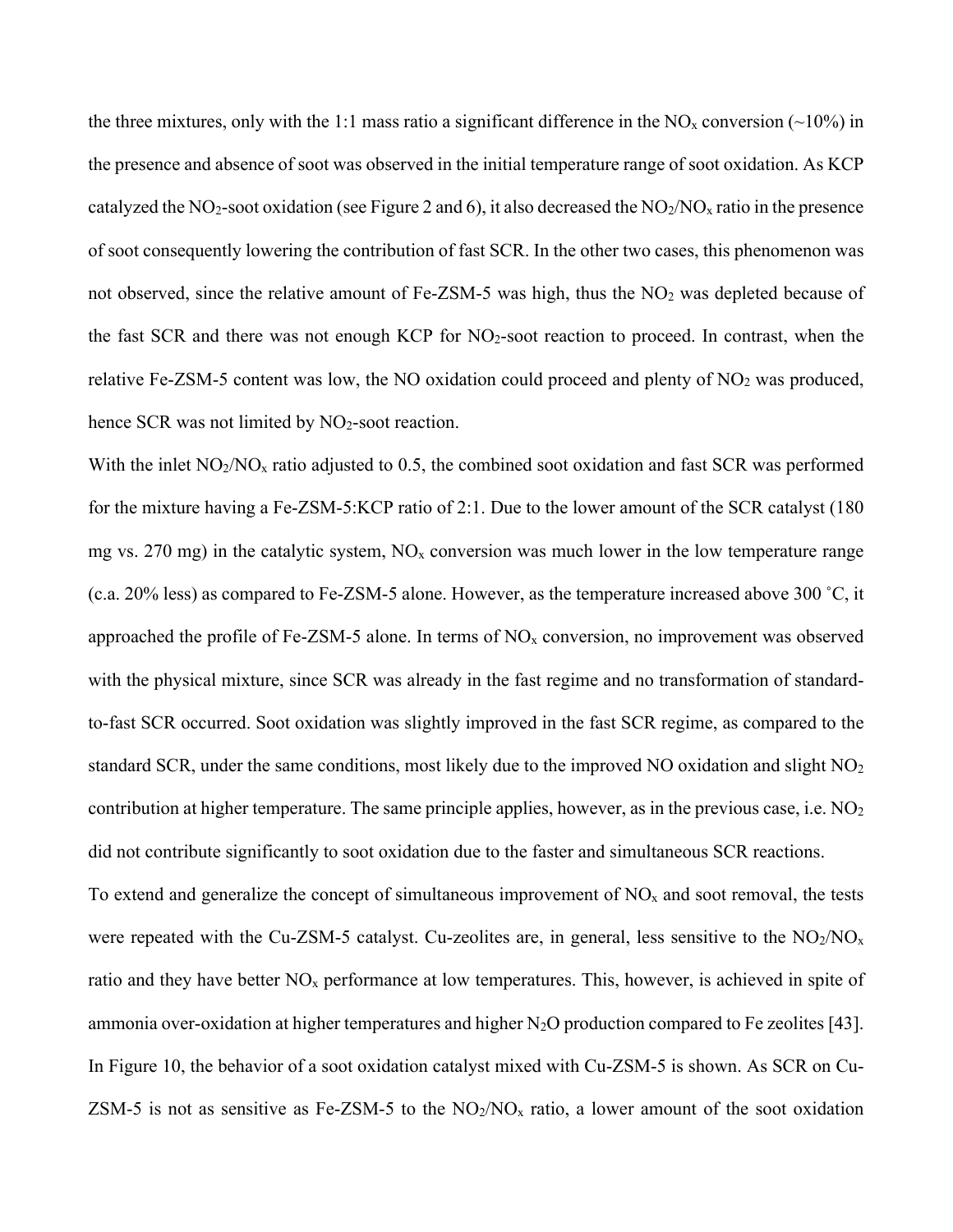catalyst was used in the physical mixture. Below 300 ˚C, as there was no significant NO oxidation on KCP, the conversion decreased proportionally to the amount of Cu-ZSM-5 present. However, also a small improvement ( $\sim$ 5%) in NO<sub>x</sub> conversion occurred in the 300-400 °C range for the Cu-ZSM-5:KCP 4.5:1 mixture, when NO oxidation became significant.

Fast SCR was also performed for the physical mixture having a Cu-ZSM-5:KCP ratio of 4.5:1. Below 400 °C, the performance was the same as with Cu-ZSM-5 alone, whereas at higher temperatures the  $NO<sub>x</sub>$ conversion decreased by  $\sim$ 15% as ammonia was non-selectively oxidized. From this, it can be inferred that for Cu-ZSM-5 only small improvements are possible in exploiting the pathway of transformation of the reaction system from standard to fast SCR, and they are more sensitive to ammonia over-oxidation as compared to Fe-zeolites.

Soot oxidation was significantly improved in the physical mixture as compared to Cu-ZSM-5 alone. As with the Fe-ZSM-5 catalyst, the soot oxidation in the mixture was more similar to the soot oxidation in the presence of  $O_2$  catalyzed by KCP. It is important to note that, while the peak of maximum soot oxidation almost matched, soot oxidation started at a lower temperature (by ca. 50 degrees), indicating at least the partial involvement of NO2. Since the SCR catalyst acted as a physical barrier to the soot oxidation catalyst, soot oxidation needed more time and higher temperatures to be complete, implying that at least a portion of the soot was non-catalytically burned. From this, it can be inferred that washcoating of the monolith with a soot oxidation catalyst is an important parameter and should be done on the inlet side so as to maximize the catalyst-soot contact. The CO emission in the case of the physical mixture was also significantly lowered and remained always under 100 ppm (Figure S4), since higher selectivity towards CO<sub>2</sub> was achieved in the catalytic soot oxidation. While in the case of the Cu-ZSM-5 catalyst alone the selectivity towards CO was as high as 30%, with all the physical mixtures it remained below 5%.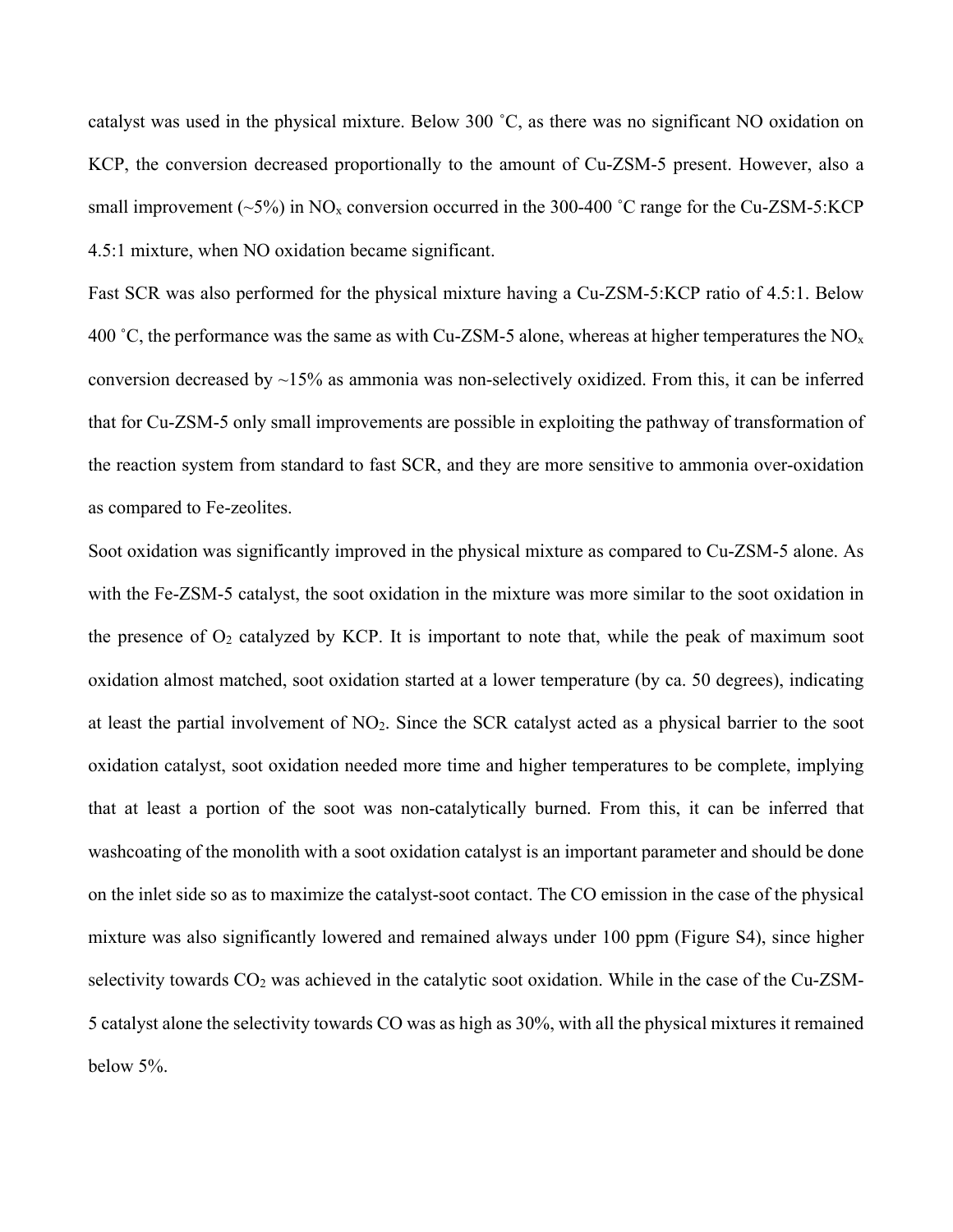The N<sub>2</sub>O production with the physical mixture was very similar to that obtained with the SCR catalyst alone, so only those for the optimal mixture are shown in Figure 11. Cu-ZSM-5 had much higher  $N_2O$ production than Fe-ZSM-5 and  $N_2O$  concentration reached almost 50 ppm in the fast SCR.

To demonstrate the effect of ammonia oxidation on the SCR reactions, Cu-ZSM-5 was mixed with  $Pt/Al<sub>2</sub>O<sub>3</sub>$  in 4.5:1 ratio and simultaneous SCR and soot oxidation reactions were performed. As shown in Figures 10a and 11,  $NO<sub>x</sub>$  conversion quickly decreased and, due to the non-selective oxidation of ammonia, almost 250 ppm of  $N_2O$  was present in the outlet. Such a result highlights the importance of the fact that the soot and the NO oxidation catalysts must not be oxidative towards ammonia, otherwise they would decrease the amount of the reductant available for  $NO<sub>x</sub>$  SCR, producing undesired reaction products.

#### **3.4. Stability of the soot oxidation catalyst**

SO2 is a known poison for NO oxidation catalysts, as it can adsorb on the active sites and form stable sulfates, thereby inhibiting NO oxidation. When exposed to SO<sub>2</sub>, CP underwent severe deactivation, and complete deactivation was observed after ca. 150 min (Figure S5A). On the other hand, with KCP the  $NO<sub>2</sub>/NO<sub>x</sub>$  ratio decreased only by ca. 15% after 150 min and the catalyst retained significant NO oxidation activity even after 6 hours of exposure, indicating that the adsorbed nitrates were very stable, avoiding the formation of sulphates.

The thermal stability of KCP was demonstrated by repeated soot oxidation tests (Figure S5B). As soot oxidation catalyst, potassium is known to have low stability under certain conditions [32,45], however several methods were proposed for its stabilization [46,47]. The stability of potassium in KCP was ensured by low loading and high calcination temperature, which enabled strong anchoring on the support and consistent performance. As shown in Figure S5B, after 5 repeated soot oxidation cycles the soot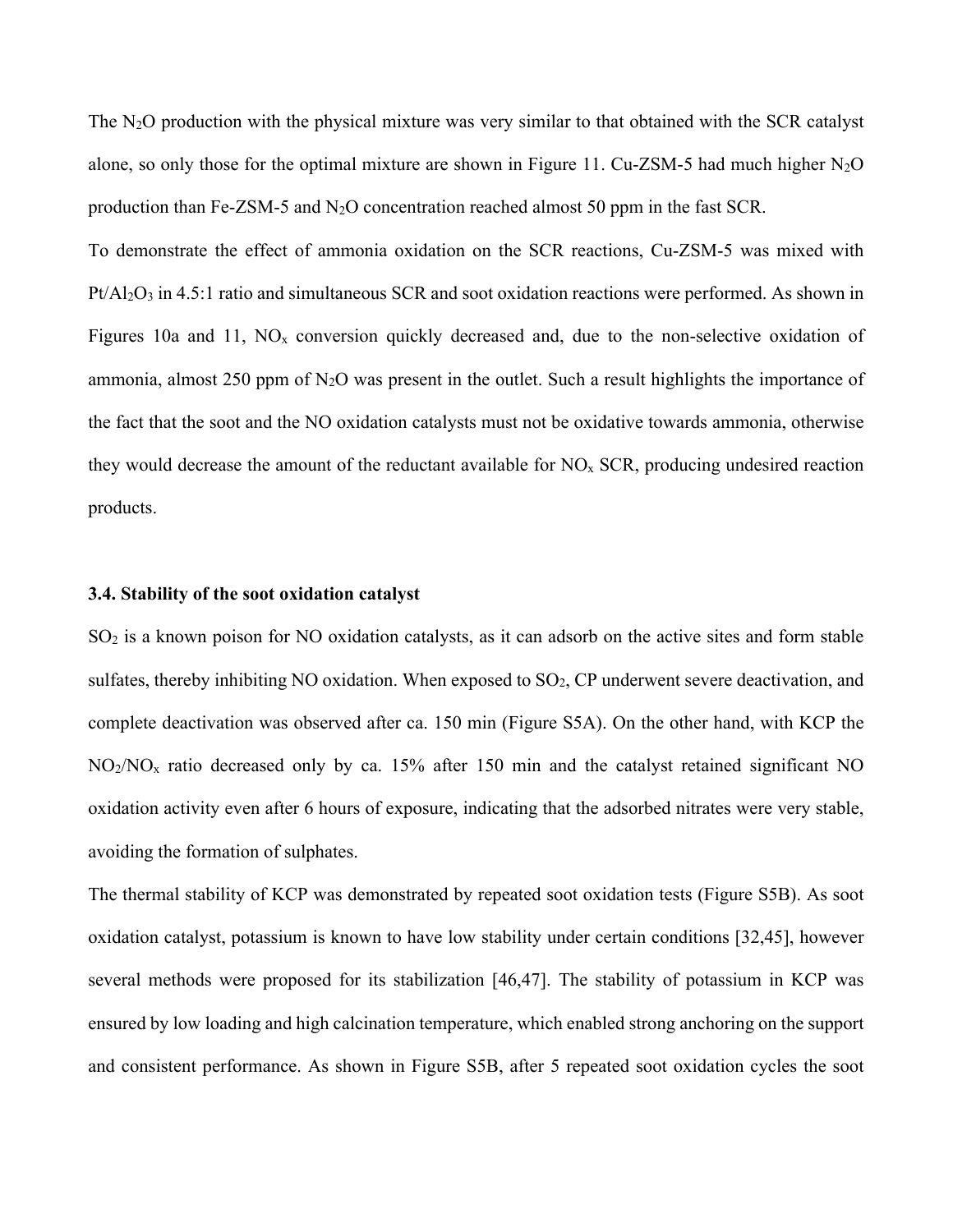oxidation temperature decreased only by 15 ˚C, confirming the thermal stability of KCP during soot oxidation.

#### **4. Conclusions**

The soot oxidation on SCRoF was successfully enhanced to address the problem of soot accumulation by the combination of a common SCR catalyst and a soot and NO oxidation catalyst. The soot oxidation on the single component (either Cu-ZSM-5 or Fe-ZSM-5) was significantly inhibited by  $NO<sub>2</sub>$ consumption in the kinetically much faster SCR reaction and temperatures above 600 °C were required to oxidize all the soot. However, by mixing a soot oxidation catalyst and a common SCR catalyst, the temperature of soot oxidation was lowered by more than 150 degrees, while maintaining high  $NO<sub>x</sub>$ conversion. In the physical mixture, the soot was oxidized mainly by  $O_2$ , since the contribution of  $NO_2$ was limited because it reacted in the (kinetically much faster) SCR reaction. Avoiding ammonia oxidation by the soot oxidation catalyst was crucial, as the consumption of the reductant inhibited the performance of the SCR reaction. This was achieved by targeted poisoning of the acid sites on the soot oxidation catalyst through its impregnation with only 3.0 wt. % potassium carbonate.

The  $K/CeO<sub>2</sub>-PrO<sub>2</sub>$  soot oxidation catalyst was also selectively active towards NO oxidation, simultaneously improving  $NO<sub>x</sub>$  conversion by transforming the SCR reaction pathway from standard to fast SCR. As SCR catalyst, Cu-ZSM-5 offered better performance at low temperature and Fe-ZSM-5 in the higher temperature range, while in fast SCR regime both catalysts offered high activity in a wide temperature range. By varying the relative amounts of the soot oxidation and SCR catalysts, several relevant phenomena were observed. In the physical mixture, for the optimal Fe-ZSM-5:KCP ratio of 2:1, almost 20  $\%$  improvement in NO<sub>x</sub> conversion was observed with respect to the same amount of Fe-ZSM-5 alone (1:0 "ratio"). In contrast, since Cu-ZSM-5 was not as much sensitive to the  $NO_2/NO_x$  inlet ratio, the improvement in the physical mixture was limited (ca. 5%) and observed only above 300 °C. Cu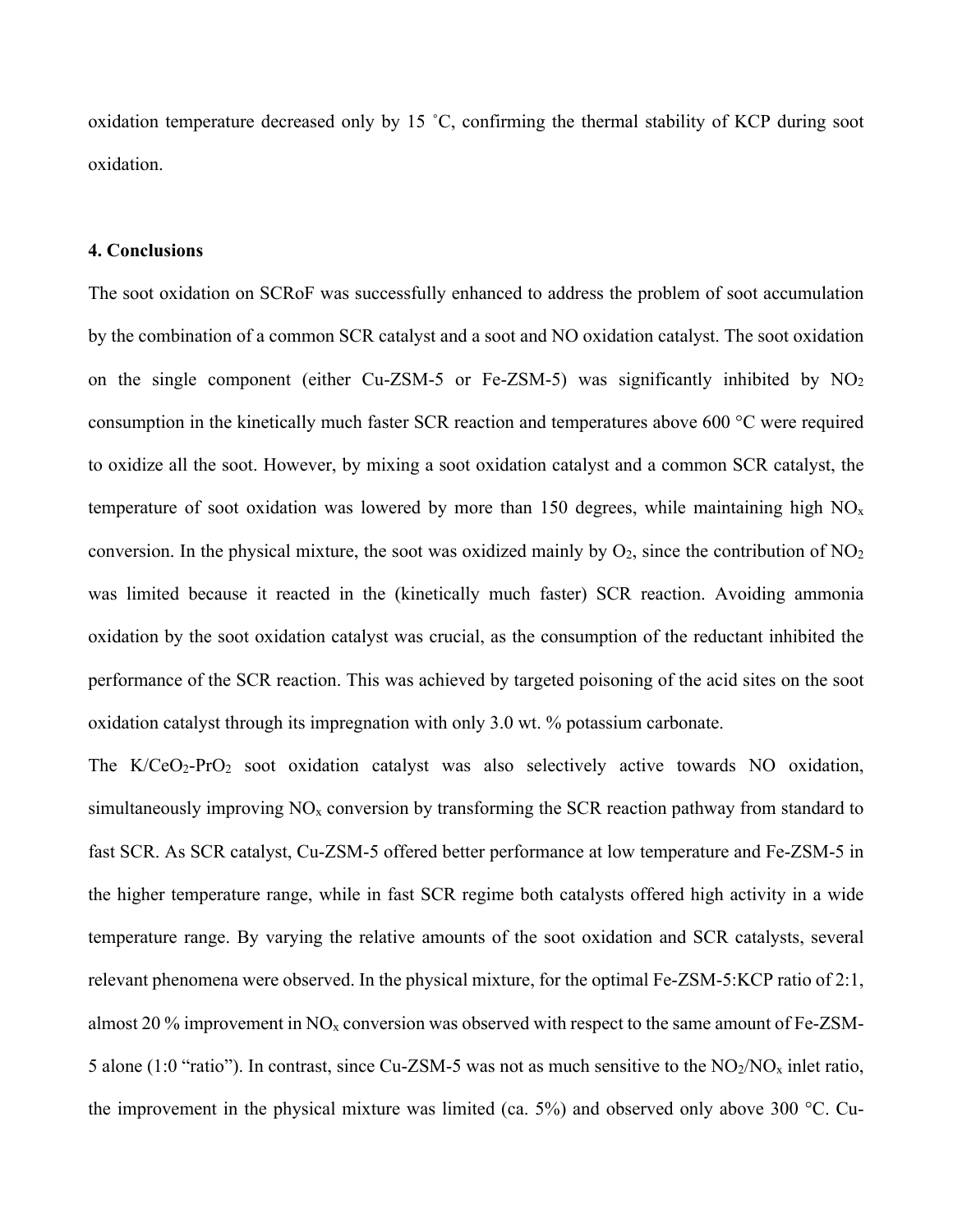ZSM-5 was however more sensitive to ammonia oxidation and thereby the optimal ratio of the Cu-ZSM-5:KCP was 4.5:1, i.e. much higher than in the case of Fe-ZSM-5. A lower SCR catalyst:KCP ratio was beneficial for the soot oxidation however it lowered the  $NO<sub>x</sub>$  conversion as less SCR catalyst was available.

Finally, it should be emphasized that the tests were run in a laboratory setup, with the main aim of providing a detailed study on the interaction between a soot oxidation catalyst and a SCR catalyst. Besides chemical interactions, on a real monolith other important parameters should also be taken into account: fluid-dynamics and pressure drop are important variables, as well as catalyst loading and distribution in the monolith. Furthermore, the effect of the contact between soot and oxidation catalyst should be carefully evaluated, as different contact length with the filtered soot cake can limit the effective range of action of the catalyst.

#### **Acknowledgements**

This work was funded through a SINCHEM Grant. SINCHEM is a Joint Doctorate programme selected under the Erasmus Mundus Action 1 Programme (FPA 2013-0037).

#### **References**

- [1] M. Schejbal, J. Štěpánek, M. Marek, P. Kočí, M. Kubíček, Fuel 89 (2010) 2365–2375.
- [2] M.D. Tomić, L.D. Savin, R.D. Mićić, M.D. Simikić, T.F. Furman, Therm. Sci. 17 (2013) 263– 278.
- [3] S.M. Platt, I. El Haddad, S.M. Pieber, A.A. Zardini, R. Suarez-Bertoa, M. Clairotte, K.R. Daellenbach, R.J. Huang, J.G. Slowik, S. Hellebust, B. Temime-Roussel, N. Marchand, J. De Gouw, J.L. Jimenez, P.L. Hayes, A.L. Robinson, U. Baltensperger, C. Astorga, A.S.H. Prévôt,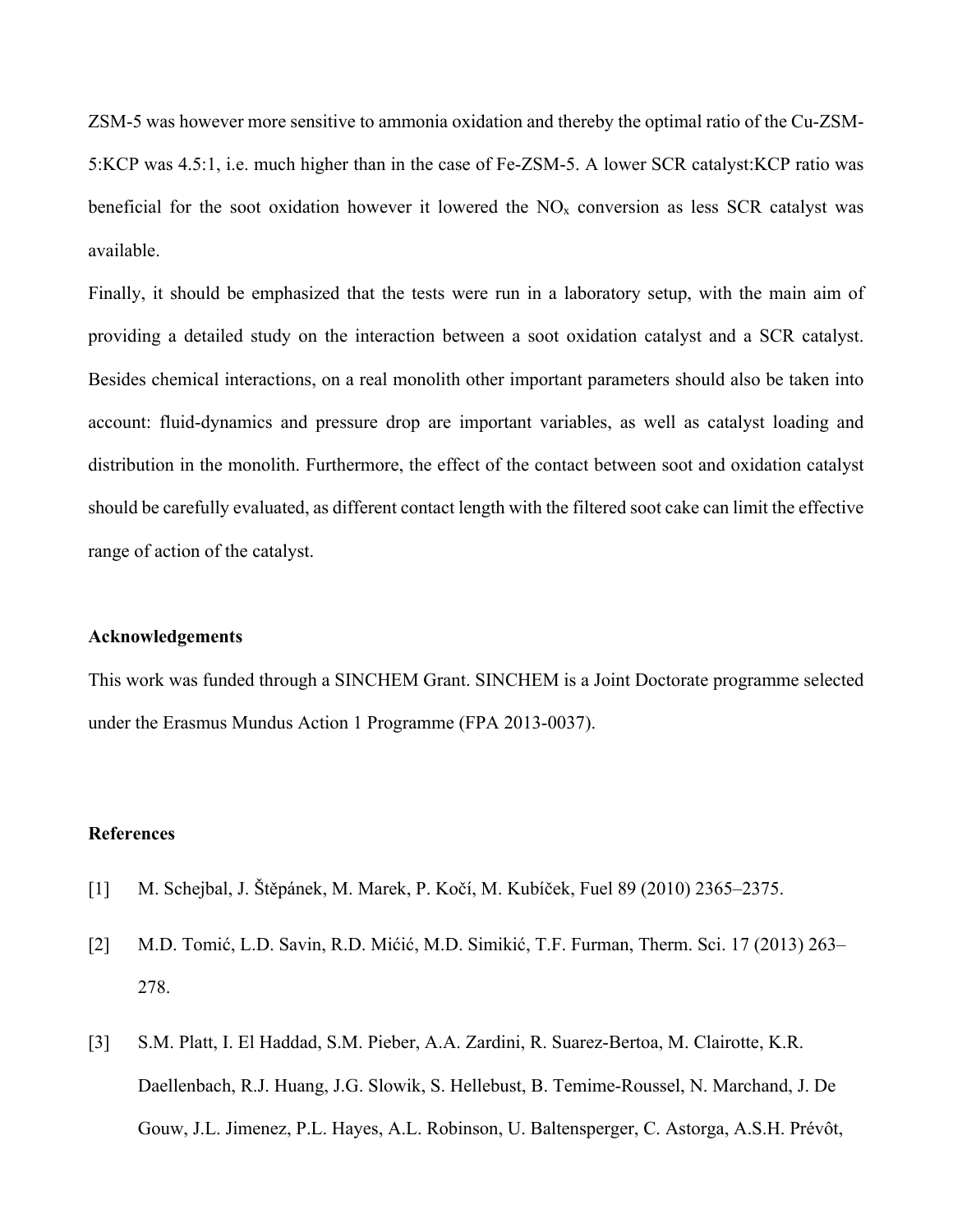Sci. Rep. 7 (2017) 4926.

- [4] C.L. Myung, W. Jang, S. Kwon, J. Ko, D. Jin, S. Park, Energy 132 (2017) 356–369.
- [5] N. Hooftman, M. Messagie, J. Van Mierlo, T. Coosemans, Renew. Sustain. Energy Rev. 86 (2018) 1–21.
- [6] T.R. Dallmann, R.A. Harley, T.W. Kirchstetter, Environ. Sci. Technol. 45 (2011) 10773–10779.
- [7] T.R. Dallmann, S.J. Demartini, T.W. Kirchstetter, S.C. Herndon, T.B. Onasch, E.C. Wood, R.A. Harley, Environ. Sci. Technol. 46 (2012) 8511–8518.
- [8] D. Fino, S. Bensaid, M. Piumetti, N. Russo, Appl. Catal. A Gen. 509 (2016) 75–96.
- [9] G.J. Bartley, in: SAE Tech. Pap., 2015.
- [10] K. Kamasamudram, N. Currier, T. Szailer, A. Yezerets, SAE Int. J. Fuels Lubr. 3 (2010) 664– 672.
- [11] K.G. Rappé, Ind. Eng. Chem. Res. 53 (2014) 17547–17557.
- [12] P.S. Metkar, M.P. Harold, V. Balakotaiah, Chem. Eng. Sci. 87 (2013) 51–66.
- [13] S. Bensaid, V. Balakotaiah, D. Luss, AIChE J. 63 (2017) 238–248.
- [14] F. Marchitti, I. Nova, E. Tronconi, Catal. Today 267 (2016) 110–118.
- [15] T. Wolff, R. Deinlein, H. Christensen, L. Larsen, SAE Int. J. Mater. Manuf. 7 (2014).
- [16] A.Y. Stakheev, G.N. Baeva, G.O. Bragina, N.S. Teleguina, A.L. Kustov, M. Grill, J.R. Thøgersen, in: Top. Catal., 2013, pp. 427–433.
- [17] S.Y. Park, K. Narayanaswamy, S.J. Schmieg, C.J. Rutland, Ind. Eng. Chem. Res. 51 (2012) 15582–15592.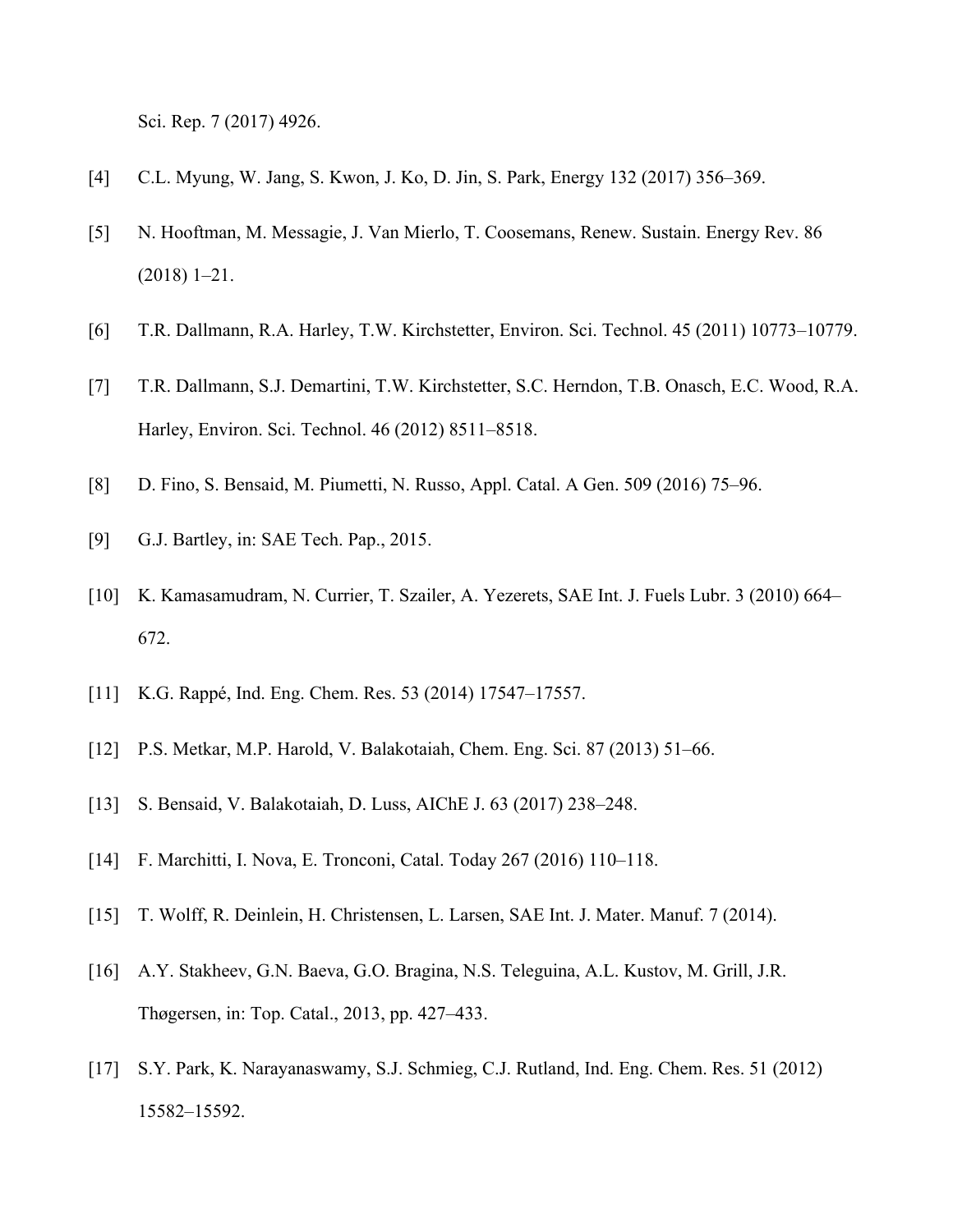- [18] D. Karamitros, G. Koltsakis, Chem. Eng. Sci. 173 (2017) 514–524.
- [19] W. Tang, D. Youngren, M. SantaMaria, S. Kumar, SAE Int. J. Engines 6 (2013) 862–872.
- [20] A. Sultana, M. Sasaki, K. Suzuki, H. Hamada, Appl. Catal. A Gen. 466 (2013) 179–184.
- [21] Z. Liu, J. Hao, L. Fu, T. Zhu, J. Li, X. Cui, Chem. Eng. Technol. 27 (2004) 77–79.
- [22] Y.K. Hong, D.W. Lee, Y.C. Ko, L. Yinghua, H.S. Han, K.Y. Lee, Catal. Letters 136 (2010) 106–115.
- [23] P.S. Metkar, M.P. Harold, V. Balakotaiah, Appl. Catal. B Environ. 111–112 (2012) 67–80.
- [24] T. Wittka, B. Holderbaum, P. Dittmann, S. Pischinger, Emiss. Control Sci. Technol. 1 (2015) 167–182.
- [25] M. Václavík, P. Kočí, V. Novák, D. Thompsett, Chem. Eng. J. 329 (2017) 128–134.
- [26] M. Misono, Y. Hirao, C. Yokoyama, Catal. Today 38 (1997) 157–162.
- [27] A.I. Mytareva, D.A. Bokarev, G.N. Baeva, D.S. Krivoruchenko, A.Y. Belyankin, A.Y. Stakheev, Pet. Chem. 56 (2016) 211–216.
- [28] A.I. Mytareva, D.A. Bokarev, G.N. Baeva, A.Y. Belyankin, A.Y. Stakheev, Top. Catal. 62 (2019) 192–197.
- [29] D.S. Krivoruchenko, N.S. Telegina, D.A. Bokarev, A.Y. Stakheev, Kinet. Catal. 56 (2015) 741– 746.
- [30] M. Salazar, R. Becker, W. Grünert, Appl. Catal. B Environ. 165 (2015) 316–327.
- [31] M. Salazar, S. Hoffmann, O.P. Tkachenko, R. Becker, W. Grünert, Appl. Catal. B Environ. 182 (2016) 213–219.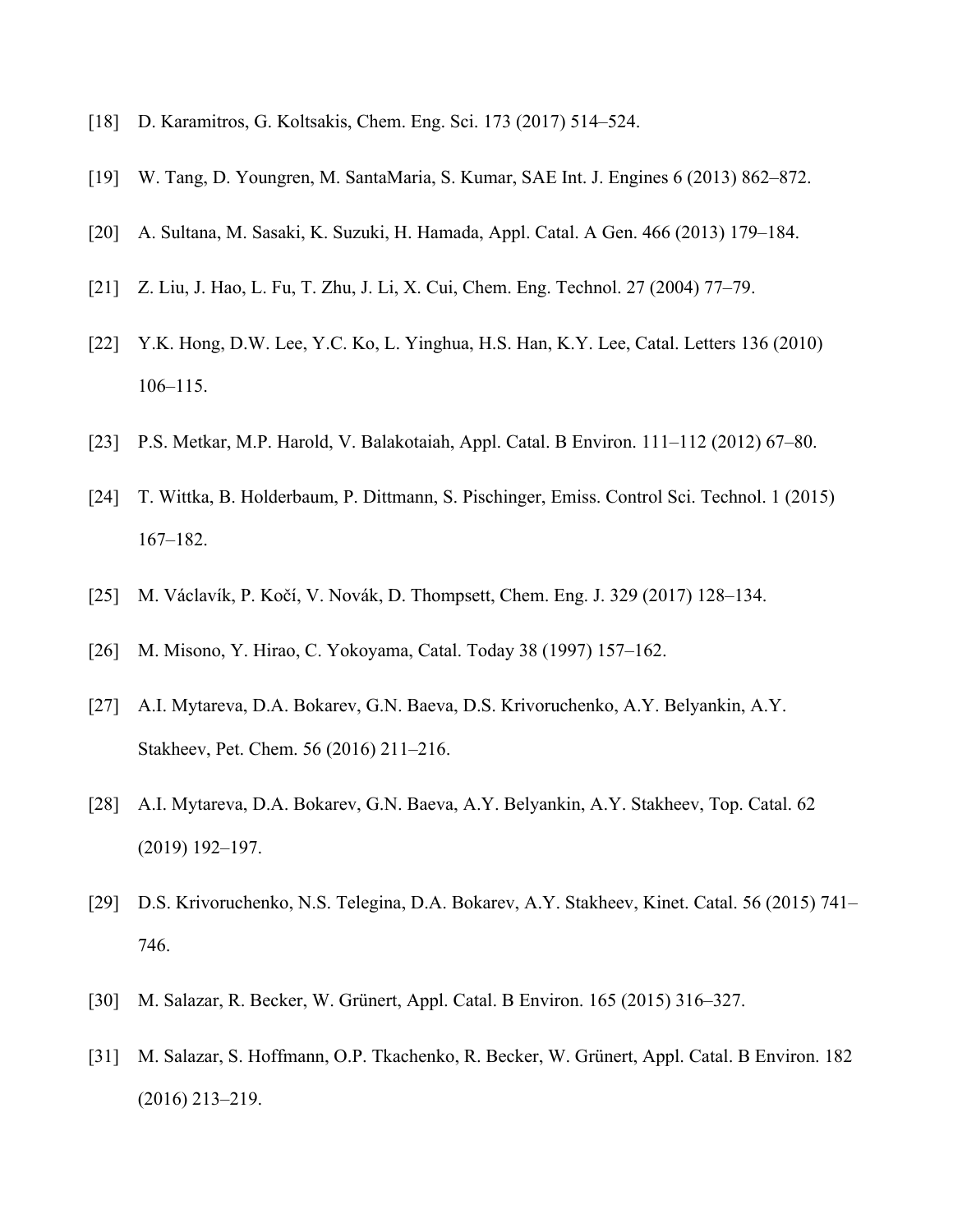- [32] F. Martinovic, T. Andana, F.A. Deorsola, S. Bensaid, R. Pirone, Catal. Letters 150 (2020) 573– 585.
- [33] I. Atribak, A. Bueno-López, A. García-García, Combust. Flame 157 (2010) 2086–2094.
- [34] T. Andana, M. Piumetti, S. Bensaid, L. Veyre, C. Thieuleux, N. Russo, D. Fino, E.A. Quadrelli, R. Pirone, Appl. Catal. B Environ. 226 (2018) 147–161.
- [35] L. Castoldi, N. Artioli, R. Matarrese, L. Lietti, P. Forzatti, in: Catal. Today, 2010, pp. 384–389.
- [36] B.S. Sánchez, C.A. Querini, E.E. Miró, Appl. Catal. A Gen. 392 (2011) 158–165.
- [37] Q. Li, X. Wang, Y. Xin, Z. Zhang, Y. Zhang, C. Hao, M. Meng, L. Zheng, L. Zheng, Sci. Rep. 4 (2015) 4725.
- [38] I.S. Pieta, M. García-Diéguez, C. Herrera, M.A. Larrubia, L.J. Alemany, J. Catal. 270 (2010) 256–267.
- [39] R. Matarrese, L. Lietti, L. Castoldi, G. Busca, P. Forzatti, in: Top. Catal., 2013, pp. 477–482.
- [40] Y. Peng, J. Li, X. Huang, X. Li, W. Su, X. Sun, D. Wang, J. Hao, Environ. Sci. Technol. 48 (2014) 4515–4520.
- [41] K. ichi Tanaka, Dynamic Chemical Processes on Solid Surfaces: Chemical Reactions and Catalysis, 2017.
- [42] W. Tang, B. Chen, K. Hallstrom, A. Wille, SAE Int. J. Engines 9 (2016).
- [43] D. Zhang, R.T. Yang, Energy and Fuels 32 (2018) 2170–2182.
- [44] O. Mihai, S. Tamm, M. Stenfeldt, L. Olsson, Philos. Trans. R. Soc. A Math. Phys. Eng. Sci. 374 (2016) 20150086.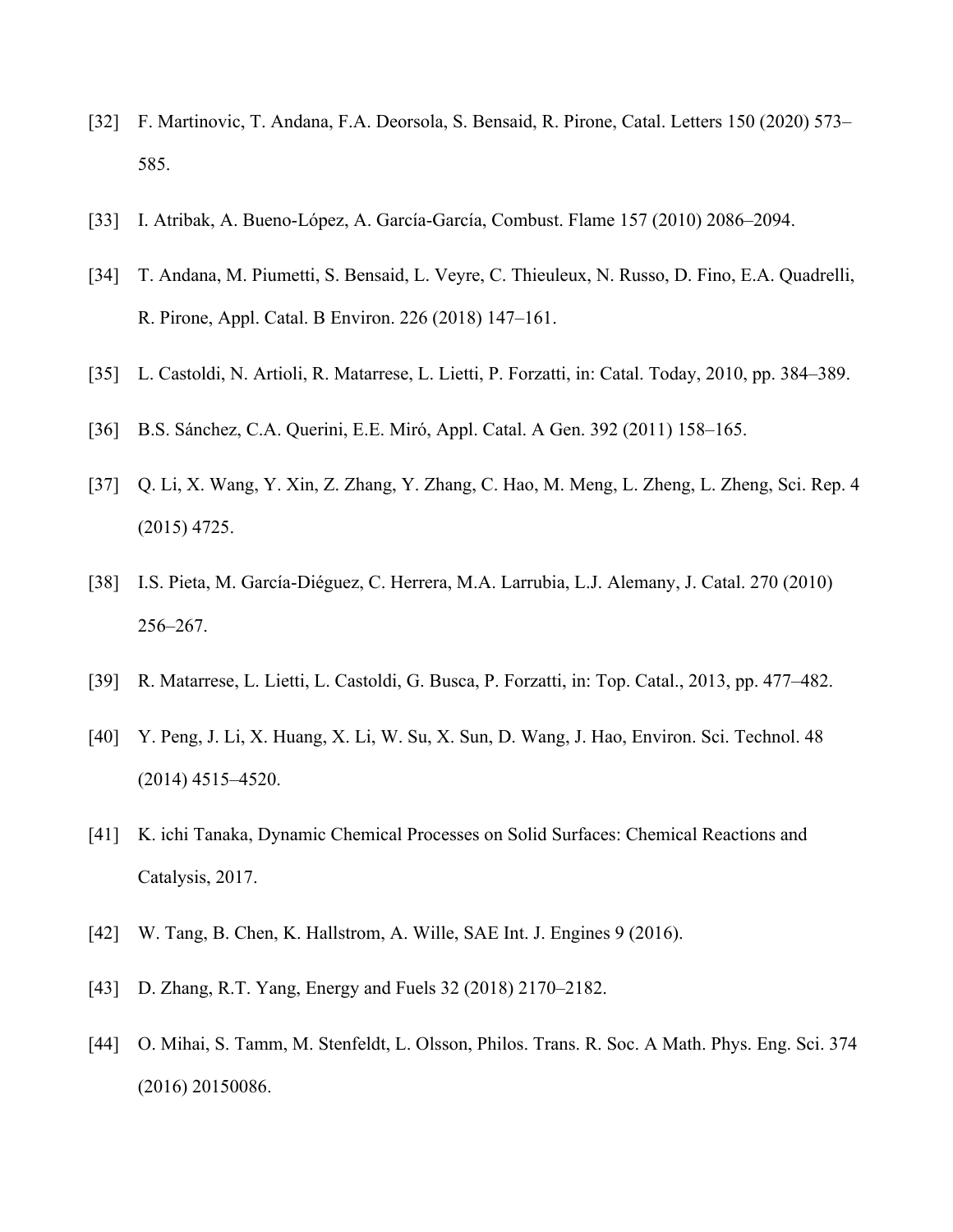- [45] R. Matarrese, E. Aneggi, L. Castoldi, J. Llorca, A. Trovarelli, L. Lietti, Catal. Today 267 (2016) 119–129.
- [46] R. Kimura, J. Wakabayashi, S.P. Elangovan, M. Ogura, T. Okubo, J. Am. Chem. Soc. 130 (2008) 12844–12845.
- [47] M. Ogura, R. Kimura, H. Ushiyama, F. Nikaido, K. Yamashita, T. Okubo, ChemCatChem 6 (2014) 479–484.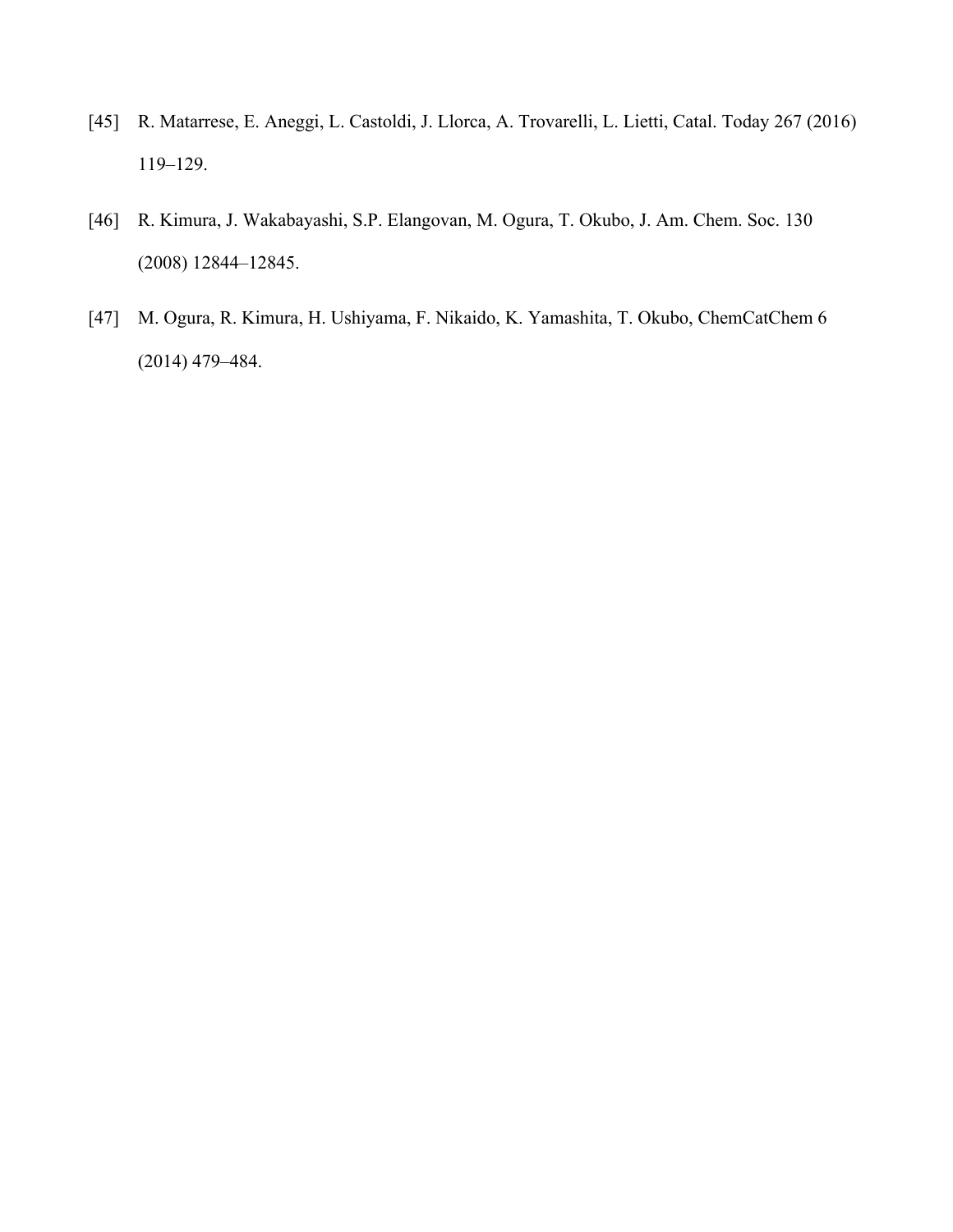#### **List of captions**

#### **Figure captions**

**Figure 1.** FE-SEM images of the physical mixture of KCP and Cu-ZSM-5and Fe-ZSM-5 zeolites after reaction.

**Figure 2.** NO<sub>x</sub> TPDO on the CP and KCP samples with and without soot.

**Figure 3.** Ammonia TPD over the CP and KCP samples.

**Figure 4.** Ammonia oxidation over CP and KCP catalysts. Reaction conditions: 500 ppm NH<sub>3</sub>, 4% O<sub>2</sub> in N<sub>2</sub>;  $w/f$  27 g<sub>cat</sub> s /L. The dashed line case also contained 500 ppm NO<sub>x</sub>.

**Figure 5.** Soot oxidation and  $NO_x$  assisted Oxidation on CP and KCP. Reaction conditions:  $4\%$   $O_2$  in  $N_2$ and 500 ppm NO when indicated,  $w/f$  27 g<sub>cat</sub> s/L, catalyst: soot mass ratio 9:1 in loose contact.

**Figure 6.** NO<sub>2</sub>/NO<sub>x</sub> ratio during NO oxidation and NO<sub>x</sub> assisted soot oxidation. Reaction conditions: 500 ppm NO. 4%  $O_2$  in N<sub>2</sub> and when indicated soot is present,  $w/f$  27  $g_{cat}$  s/L, catalyst: soot mass ratio 9:1 in loose contact.

**Figure 7.** SCR activity of individual catalysts Fe and Cu-ZSM-5, CP and KCP. Reaction conditions: 500 ppm NO<sub>x</sub>, 500 ppm NH<sub>3</sub>, 4% O<sub>2</sub> in N<sub>2</sub>; NO<sub>2</sub>/NO<sub>x</sub> = 0 for Standard SCR and 0.5 for Fast SCR;  $w/f$  27  $g_{cat}$ ·s/L; catalyst: soot mass ratio 9:1 in loose contact; 2 °C/min heating rate.